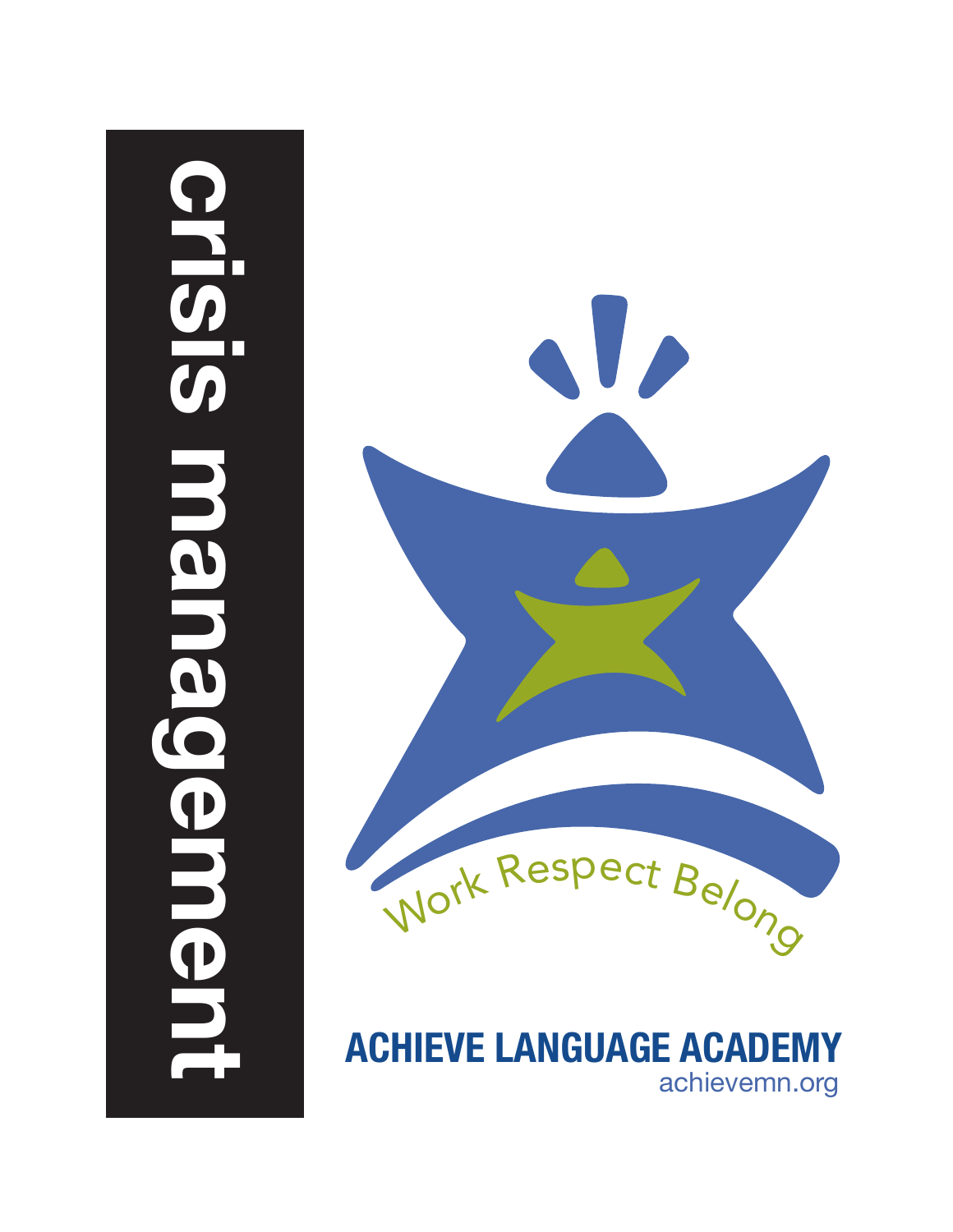# **ACHIEVE CRISIS MANAGEMENT POLICY**

### **Crisis Management Team**

- 1. Paul McGlynn
- 2. Kathy Oelze
- 3. Dan Davila
- 4. Curt Boege

# **I. PURPOSE**

The purpose of the ACHIEVE Crisis Management Policy is to act as a guide for school building administrator, school employees, students, school board members, and community members as to how to address a wide range of potential crisis situations in the school.

# **II. GENERAL INFORMATION**

The ACHIEVE's Crisis Management Policy has been developed by its staff and community. It has been presented to and approved by the governing board.

- 1. General Crisis Procedures. The Crisis Management Policy includes general crisis procedures for securing the building, classroom evacuation, building evacuation, campus evacuation, and sheltering. It designates the individual(s) who will determine when these actions will be taken.
	- a. Lock-Down Procedures. Lock-down procedures will be used in situations that may result in harm to persons inside the school building, such as a shooting, hostage incident, intruder, trespassing, disturbance, or at the discretion of the administrator or designee. The building administrator or designee will announce the lock-down over the public address system or other designated system. The alert will be made using a pre-selected code word. Provisions for emergency evacuation should be maintained even in the event of a lockdown.
	- b. Evacuation Procedures. Classroom, building, and campus evacuations may be implemented at the discretion of the administrator or designee. The crisis management plan will include procedures for transporting students and staff a safe distance from harm to a designated safe area until released by the building administrator or designee, as appropriate. Safe areas may change depending on the emergency.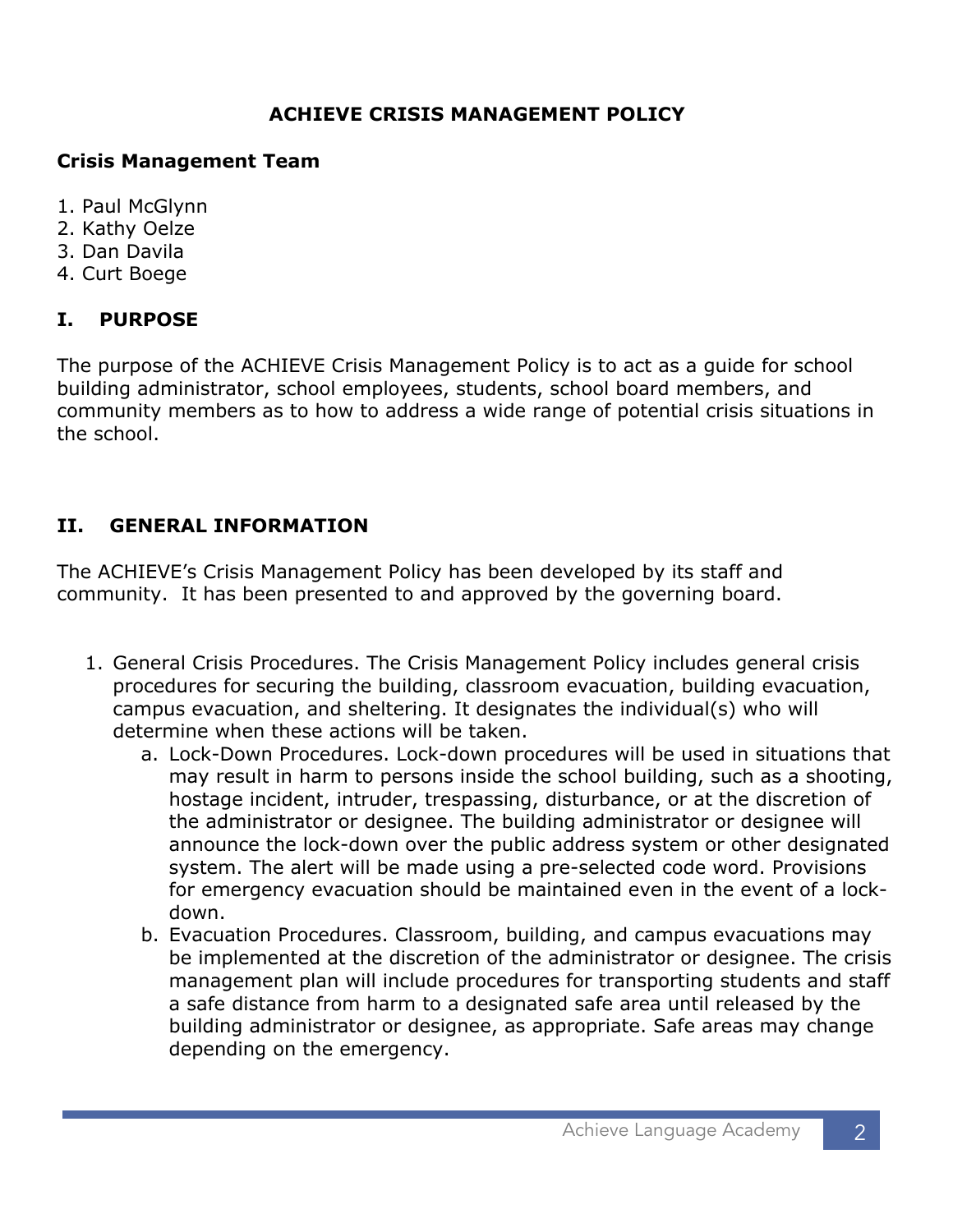- c. Sheltering Procedures. Sheltering provides refuge for students, staff, and visitors within the school building during an emergency. Shelters are safe areas that maximize the safety of inhabitants. Safe areas may change depending on the emergency. The building administrator or designee will announce the need for sheltering over the public address system or other designated system. Each building administrator will submit sheltering procedures for a building as part of the building-specific crisis management plan.
- 2. Crisis-Specific Procedures. The Crisis Management Policy includes crisis-specific procedures for potential crisis situations that may occur during the school day or at school-sponsored events and functions. These procedures are designed so that building administrator can tailor response procedures when creating buildingspecific crisis management plans.
- 3. Additional Procedures. The school administration will present recommended early school closure, media and grief counseling procedures to the school's board for review and approval. Upon approval, such procedures will be an addendum to this policy.
	- a. Early School Closure Procedures. The administrator will make decisions about closing a school. Such decisions will be made by the administrator as early in the day as possible. The early school closure procedures will describe potential reasons for early school closure (weather-related or a crisis situation), will specify how the decision will be communicated to staff, students, families and the school community (including means such as broadcast media, local authorities, or a phone tree), and will discuss factors to be considered in closing and reopening a school or school district building. The early school closure procedures also will include a process for reminding parents and guardians to listen to designated radio and TV stations for school closing announcements, where possible.
	- b. Media Procedures. The administrator has the authority and discretion for notifying parents and guardians and the school community in the event of a crisis or early school closure.
	- c. Grief-Counseling Procedures. The recommended grief counseling procedures will provide for initiating a grief-counseling plan utilizing available resources such as the school social worker, school designed psychologist, counselor, community grief counselors, or others in the community. The grief-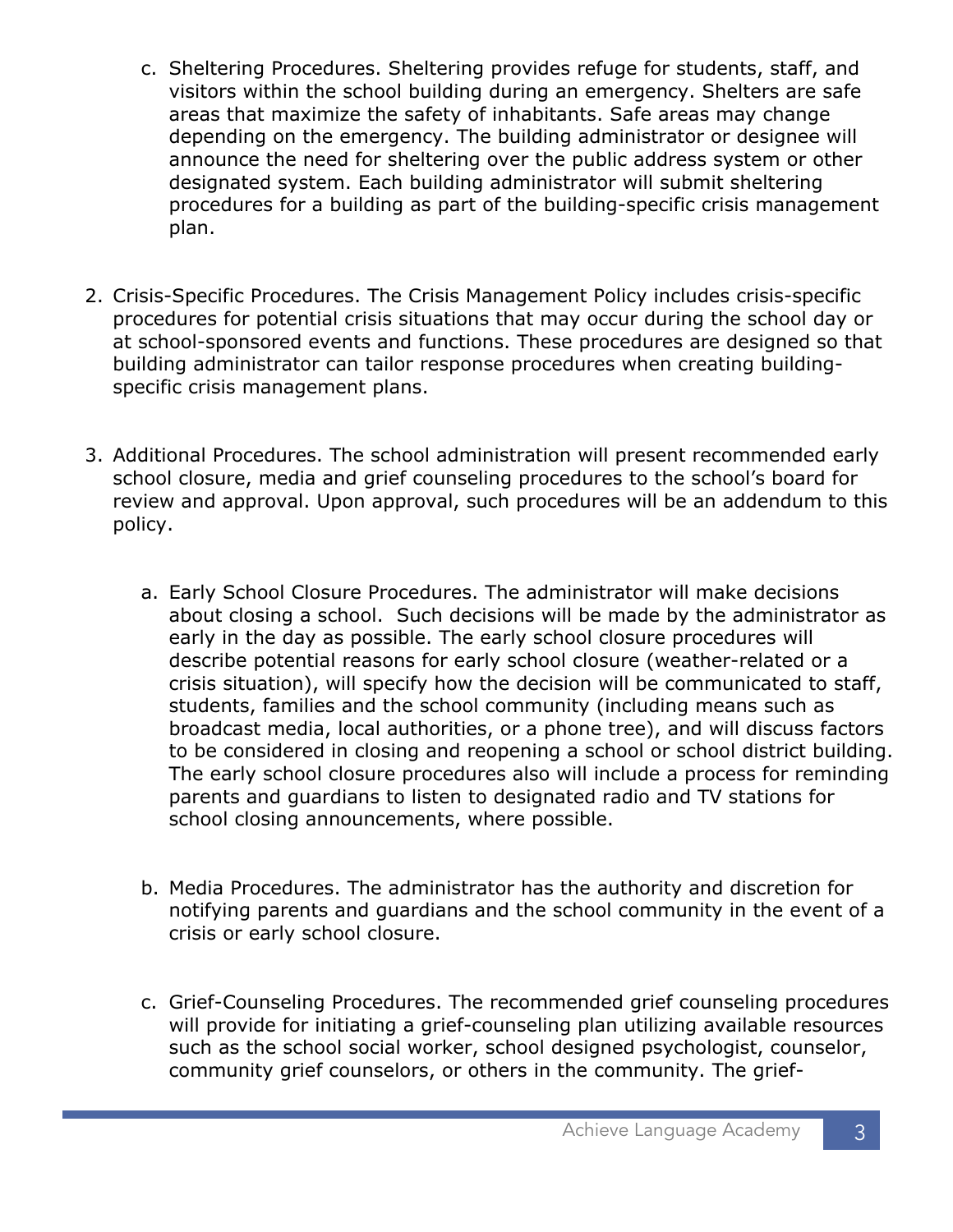counseling procedures will be used whenever determined by the administrator to be necessary, such as after an assault, a hostage situation, shooting, or suicide. The grief-counseling procedures should include the following steps.

- Meet with school staff to determine the level of intervention for students and staff (was the crisis on campus, were there student or staff witnesses, etc.).
- Designate specific rooms as private counseling areas.
- Escort siblings and close friends of the victim(s) and other highly stressed students and staff to counselors.
- Prohibit the media from questioning students or staff.
- Follow-up with students and staff who receive counseling.
- Resume normal routines as soon as possible.

4. Facility Diagrams and Site Plans. School building will have a facility diagram and site plan showing at least the following: the location of primary and secondary evacuation routes, exits, designated safe areas inside and outside of the building, fire alarms, fire extinguishers, hoses and water spigots. The facility diagrams and site plans will be available in the office of the building administrator and in appropriate areas and will be kept on file in the school district office.

[NOTE: The Uniform Fire Code promulgated pursuant to Minn. Stat. §299F.011 does not specifically require posting of facility diagrams for school buildings. See Uniform Fire Code, §§13.03.3.1 (requiring emergency plans) and 13.03.4.1 (requiring certain floor maps and site plans as part of an emergency plan).]

5. Emergency Telephone Numbers. Each building will maintain a current list of emergency telephone numbers and the names and addresses of local and county personnel who are likely to be involved in resolving a crisis situation. The list will include numbers for agencies such as the police, fire, ambulance, hospital, the Poison Control Center, local, county, and state emergency management agencies, local public works department, local utility companies, the public health nurse, mental health/suicide hotlines, and the county welfare agency, so that they may be contacted as appropriate. A copy of the list for each building will be kept on file in the school office and will be updated annually.

- 6. Crisis Response Team.
	- a. Composition. The administrator will select a crisis response team trained to respond in an emergency. All team members will be trained to carry out the crisis management plan and have knowledge of procedures, evacuation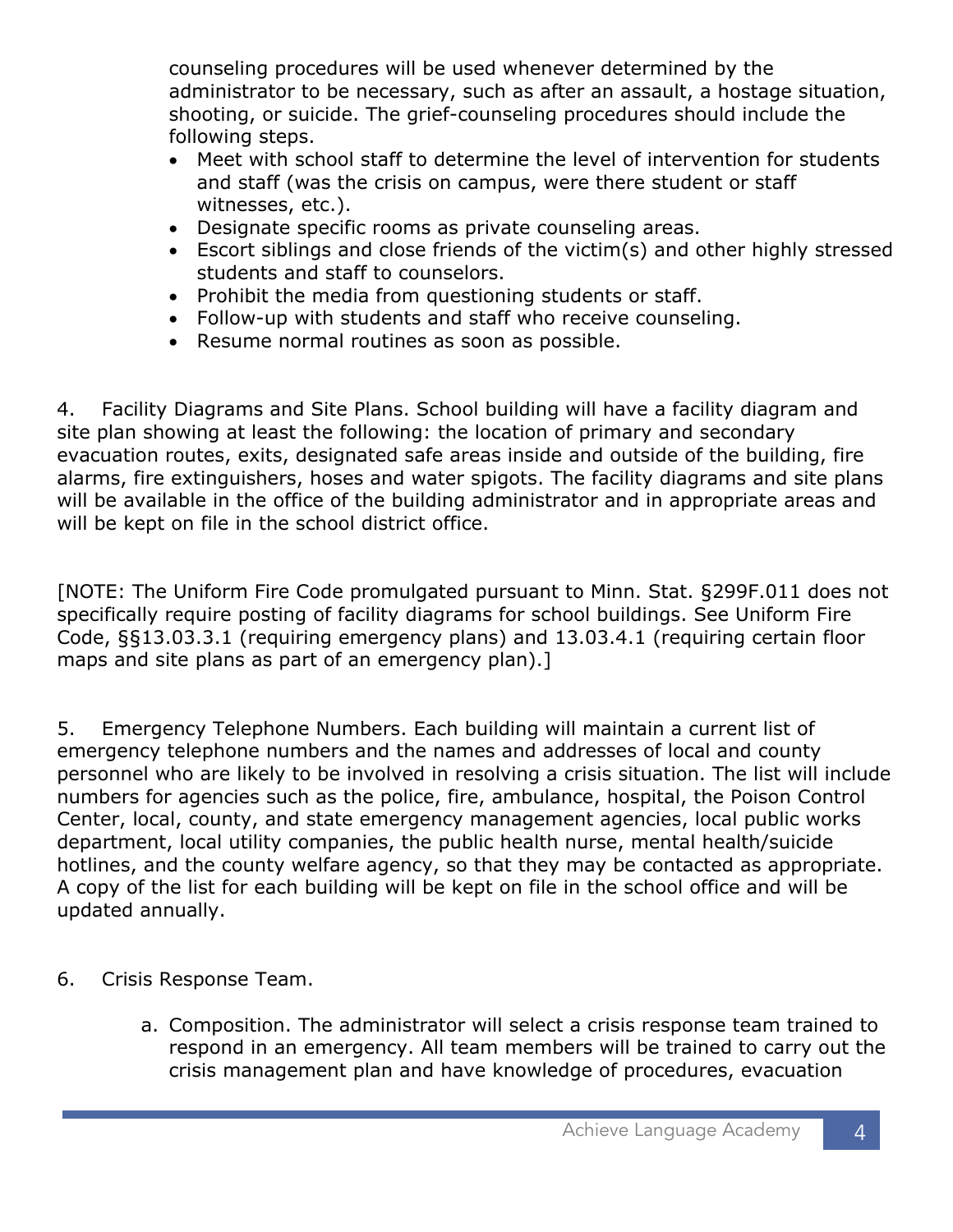routes, and safe areas. Team members must be willing to be actively involved with resolving crises and be available to assist when necessary. The school will maintain a current list of crisis response team members and update it annually. A copy of the list will be kept on file in the school office.

- b. Leaders. The administrator or designee serves as the leader of the crisis response team and the principle contact for emergency response officials. When they are present, emergency response agents may elect to take command and control of the situation. It is critical in this situation that school officials assume a resource role and are available to the emergency response personnel.
- c. School Employees. Teachers generally have the most direct contact with students on a day-to-day basis. As a result, they should be aware of their role in responding to crisis situations. This also applies to non-teaching school personnel who have direct contact with students. All staff should be aware of the ACHIEVE Crisis Management Policy.

# **III. CRISIS AREAS COVERED BY THIS POLICY**

The ACHIEVE Crisis Management Policy provides sample procedures for addressing the following crises:

- Fire
- Severe Weather
- Flooding/Evacuation
- Assault/Fight
- Bomb Threat
- Demonstration or Disturbance
- Hazardous Materials
- Intruder/Hostage
- Serious Injury/Death
- Shooting
- Suicide
- Terrorism (Chemical or Biological Threat)
- Weapons
- Psychological Factors

Specific crisis management plans will include such procedures and any other appropriate procedures.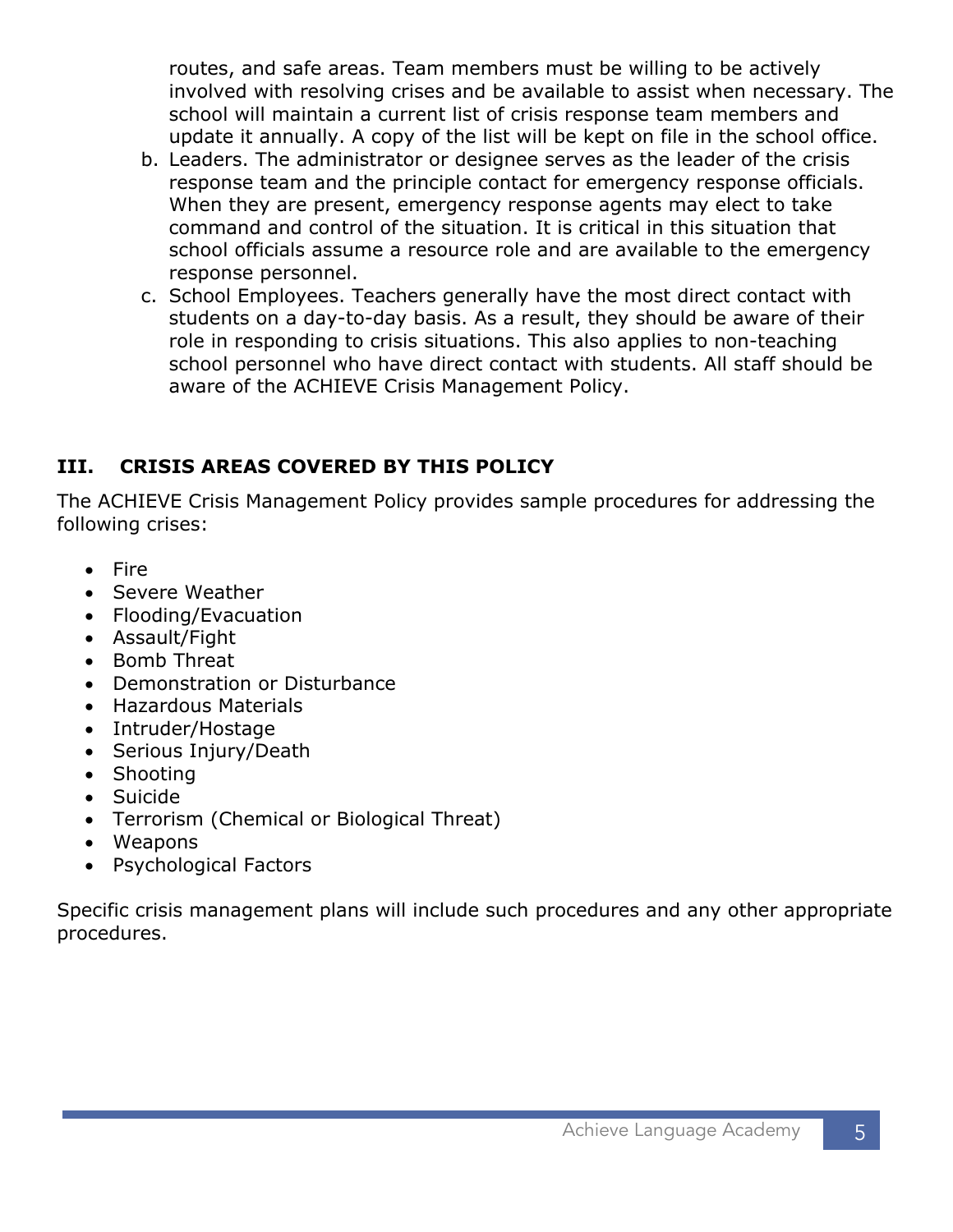# **IV. CRISIS-SPECIFIC PROCEDURES**

### **Fire**

School preparation before the emergency:

- 1. Designate a safe area at least 100 feet away from the building and away from fire lanes. (Minn. Stat. §§229F.391 and 299F.011; Uniform Fire Code §1303.3.3.1)
- 2. The building's facility diagram and site plan will be available in appropriate areas of the building showing the most direct evacuation routes to the designated safe areas, and the location of fire alarms, fire extinguishers, hoses, and water spigots.
- 3. Teachers and staff will be trained regarding the main emergency evacuation routes and alternate routes from various points in the building. The school district will develop a universal signal to indicate a blocked entrance. When this signal is given, the responsible adult must immediately identify an alternate route.

[NOTE: The Uniform Fire Code promulgated pursuant to Minn. Stat. §299F.011 requires training of school employees. See Uniform Fire Code §1303.5.]

- 4. The school will conduct monthly (12) fire drills, which include practicing how to move safely through blocked entrances and using alternate alarm systems. Fire drills will also include instruction/review of the use of fire extinguishers. The drills will emphasize the use of fire extinguishers to assist in evacuation.
- 5. Fire drills will be conducted periodically and at irregular times without warning (i.e., lunchtime, recess, and during assemblies). State law requires a minimum of nine drills each school year. (Minn. Stat. §299F.30; Uniform Fire Code §1303.3.3.2.)
- 6. A record of fire drills conducted at the building will be maintained in the building custodian's office.
- 7. The school will arrange for emergency shelter sites and transportation as needed.

Procedures at the time of the emergency:

1. Pull the fire alarm, notify building occupants of the evacuation, and evacuate the building.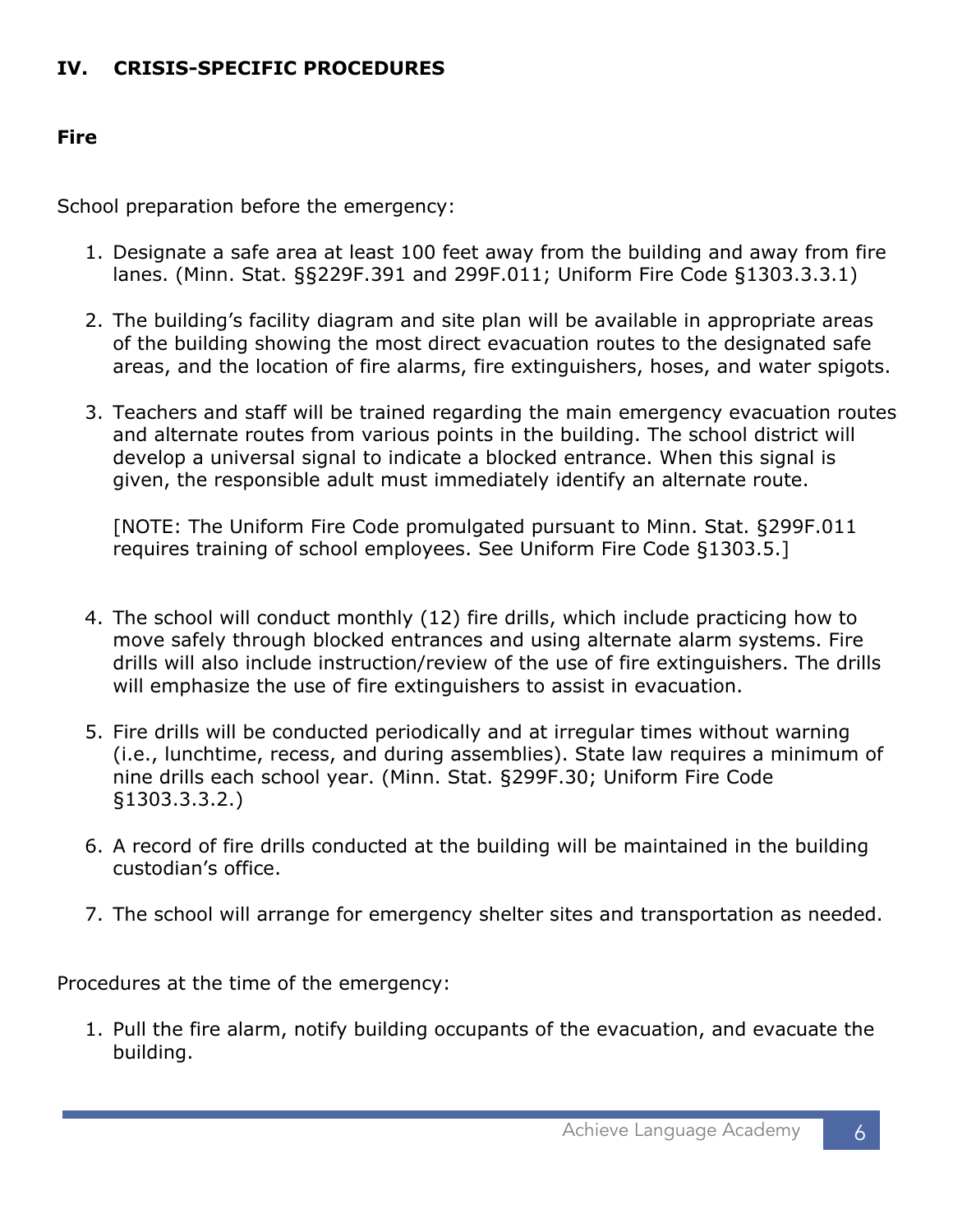- 2. The first person who is aware of the fire should contact the building administrator and attempt to evacuate the area. Check facility diagrams for the nearest evacuation route and safe area.
- 3. The administrator or designee will call 911.
- 4. Designate a responsible adult or administrator to meet with local fire or law enforcement agents upon arrival. Give them an update, a facility diagram and a site plan when they arrive.
- 5. The administrator will report the incident (even if it is a false alarm) to the fire marshal as required by state law. (Minn. Stat. §299F.452).

Procedures for teachers:

- 1. During an evacuation, take the class roster. Make sure all students and adults have left the room. Close the classroom door but leave it unlocked.
- 2. Lead all students in an orderly manner to the safe area. Do not allow students to stop at lockers to get books, sweaters, jackets, or other personal belongings.
- 3. The first person to reach any door should feel the door to see if it is hot. If it is not hot, open it and proceed slowly and low to the floor. If it is hot, the teacher will quickly find an alternate route and lead the students in an orderly manner along the alternate route.

At the safe area:

- 1. When the group arrives at the safe area, check for any missing students and report them to the administrator/designee.
- 2. Do not block any door or gate that may be used by emergency response personnel.
- 3. While at the safe area, teachers supervise the group closely.
- 4. Do not re-enter any part of the building until fire department officials declare them safe.
- 5. Transport students as needed.

# **Severe Weather**

Tornado/Severe Thunderstorm/Indoor Shelter. These procedures are for any weather situation in which students and staff should remain in the building and seek shelter.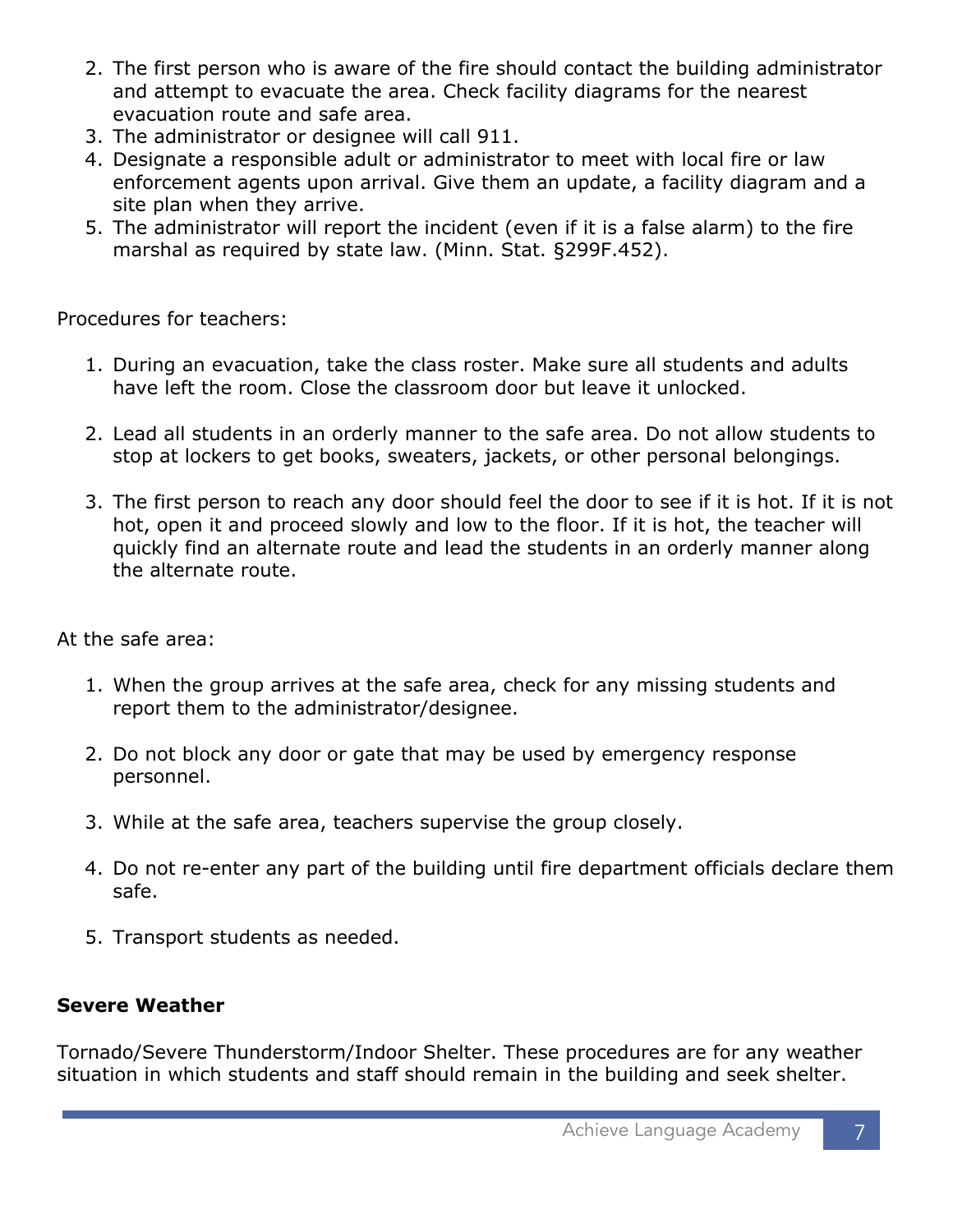Procedures before the emergency:

- 1. The school will identify both potential problem areas on the campus and areas with the highest degree of safety for students and staff. Unsafe areas include rooms with large unsupported roof spans, large windows, or rooms located where they will receive the full force of the wind such as upper floor gymnasiums and auditoriums. Safe areas include small rooms with few windows, on the lowest floor of the building, and at the interior of the building, such as restrooms, locker/shower areas, basement gymnasiums, and closets.
- 2. Facility diagrams will be prepared for each classroom/office/work area showing the most direct evacuation route to the safest areas of the building.
- 3. Provide training to appropriate staff, including the crisis response team, on how to deal with inoperative communication systems, absence of natural light in a power outage, inoperative devices in a building with students who have special needs, and inoperative refrigeration systems, alarms, heating and cooling systems.
- 4. Review "drop and tuck" procedures with students.

Keep a record of all tornado drills performed at the building in the building custodian's office.

Procedures when a tornado/severe thunderstorm watch has been issued:

A tornado/severe thunderstorm watch is issued when weather conditions are prime for the formation of a tornado or severe thunderstorm, but none have been spotted so far.

- 1. Monitor Emergency Alert Stations.
- 2. Bring all persons inside the building. Keep students, staff, and visitors inside the building.
- 3. Close windows and blinds.
- 4. Review tornado drill procedures and the location of the closest safe areas.
- 5. Review "drop and tuck" procedures with students.

Procedures when a tornado/severe thunderstorm warning has been issued: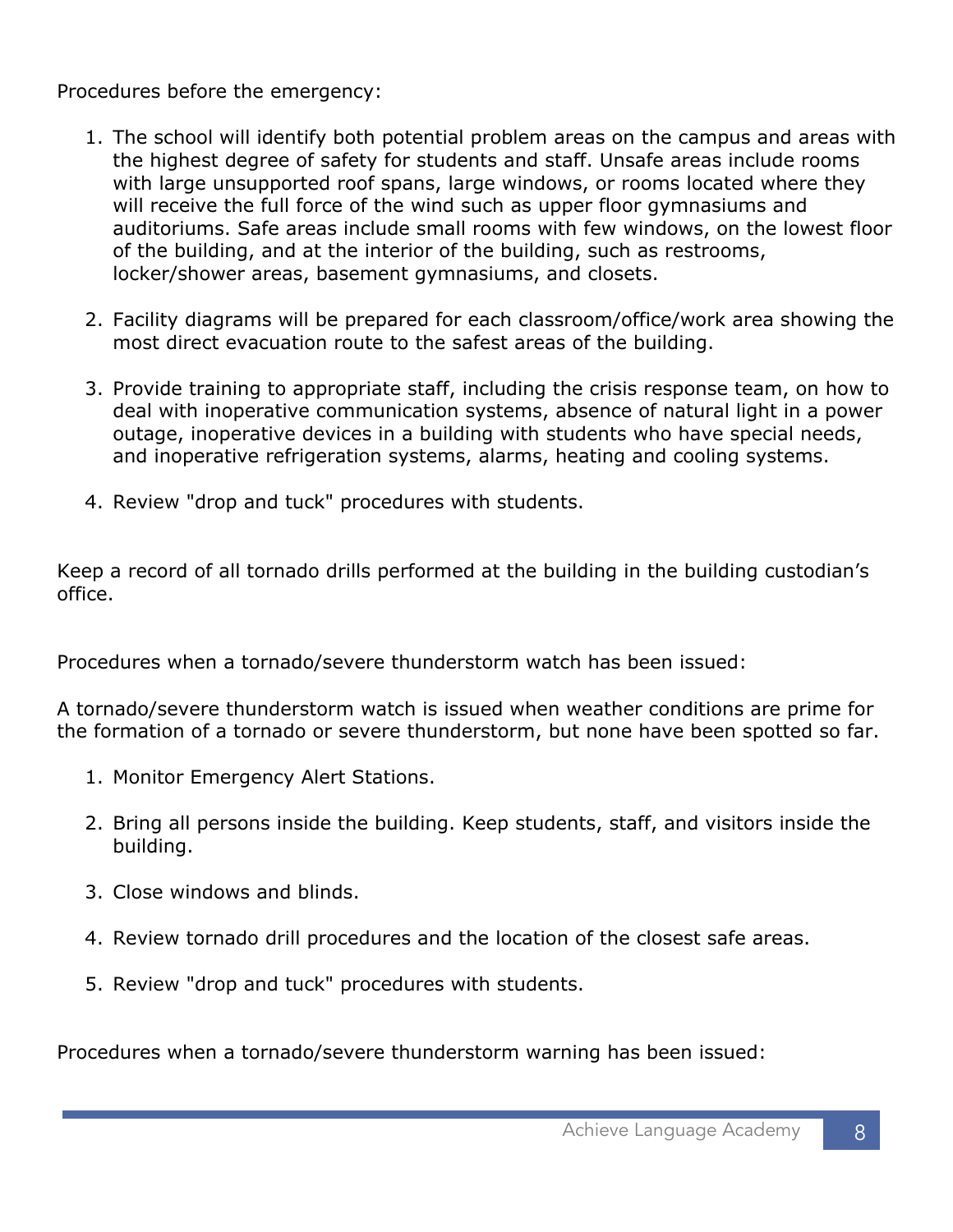A tornado/severe thunderstorm warning is issued when a tornado or severe thunderstorm has developed and has been spotted in the area. This is a more imminent threat.

- 1. Evacuate unsafe classrooms and offices. Teachers take class rosters. Close the classroom door but do not lock it.
- 2. Move along inside walls to the safest areas of the building.
- 3. Ensure that students are in the "tuck" position.
- 4. Account for all students and staff. Report any missing students or staff to the administrator, when it is safe to do so.
- 5. The office will monitor any changes in the weather.
- 6. Remain in the safe area in the tuck position until the warning expires or emergency response personnel have issued an all-clear signal.

Procedures after the emergency:

- 1. Notify the utility company if a break is suspected in the building gas, water, or electrical lines.
- 2. Check utilities and electrical devices for damage due to any outage.

# **Flooding/Evacuation**

These procedures are for any weather situation, which requires students and staff to evacuate the building.

Procedures for the administrator if a building is in an area where a flood watch has been issued:

- 1. Monitor weather conditions by using weather alert radios, an AM/FM radio, or contact local emergency management officials regarding the emergency condition.
- 2. Keep staff posted of changes or emergencies.
- 3. Review evacuation procedures with staff and prepare students.
- 4. Check relocation centers and secure transportation to them.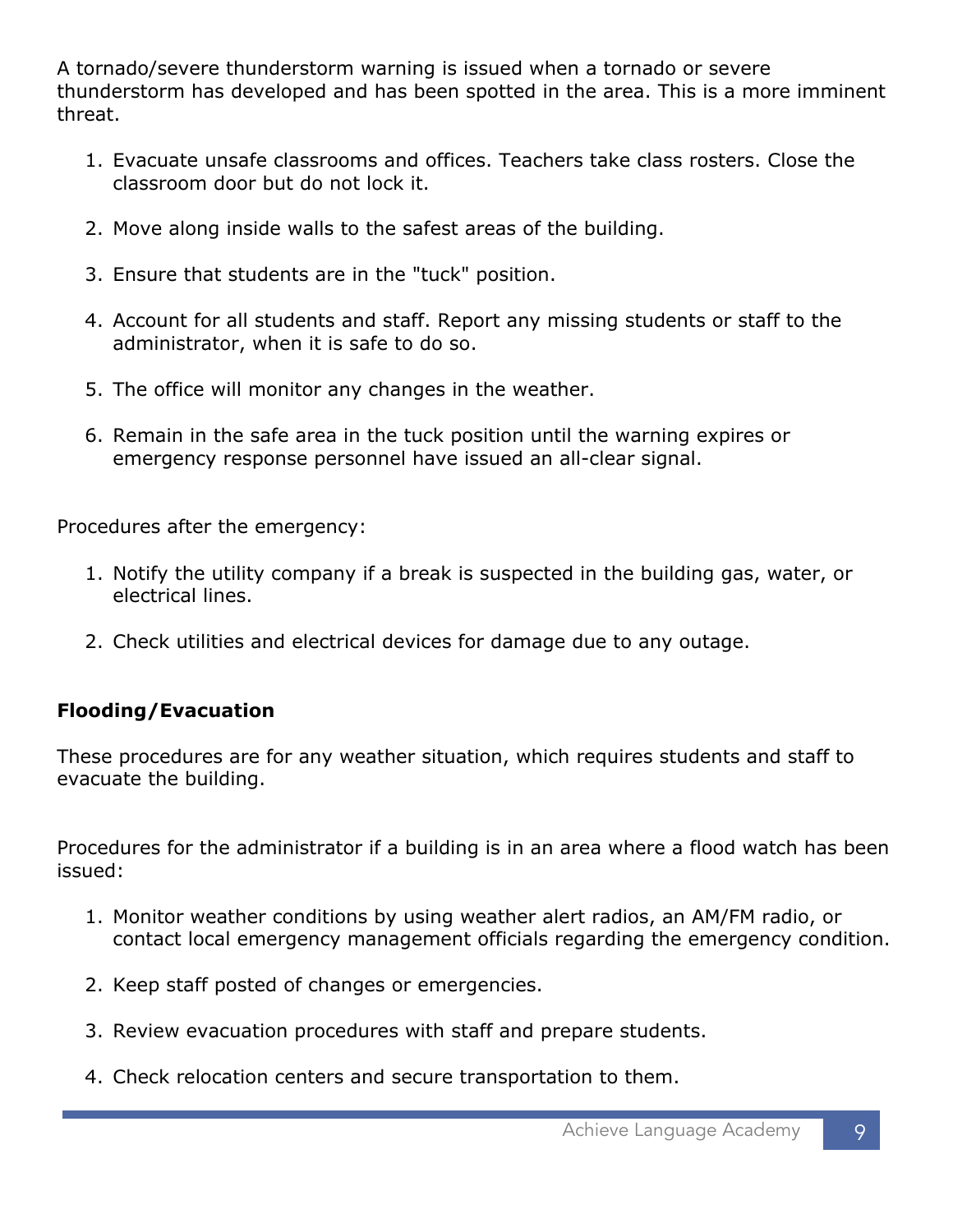Procedures for building in an area where a flood warning has been issued:

- 1. If advised by local emergency management officials to evacuate, do so immediately.
- 2. Follow evacuation procedures; teachers take class rosters.
- 3. Turn off utilities in the building and lock the doors.
- 4. Take attendance after evacuation to the shelter. Report any missing students to the building administrator.
- 5. Notify parents or guardians per school district policies.
- 6. Stay with the students until released to a parent or guardian.

# **Assault/Fight**

These procedures apply to close contact physical confrontations including fist-fights, knife assaults, and the use of other weapons which require close proximity to result in a significant physical threat.

Procedures:

- 1. Ensure the safety of all students and staff.
- 2. Contact the administrator/designee and/or 911, if necessary.
- 3. Approach in a calm and controlled manner. If possible, address the combatants by name and use a distraction to defuse the situation.
- 4. Control the scene and demand that the combatants stop; clear onlookers.
- 5. Contact CPR/first aid certified persons in the school building to handle medical emergencies until local law enforcement agents arrive, if necessary.
- 6. Escort the combatants to the office keeping them away from each other and other students.
- 7. Seal off the area where the assault took place.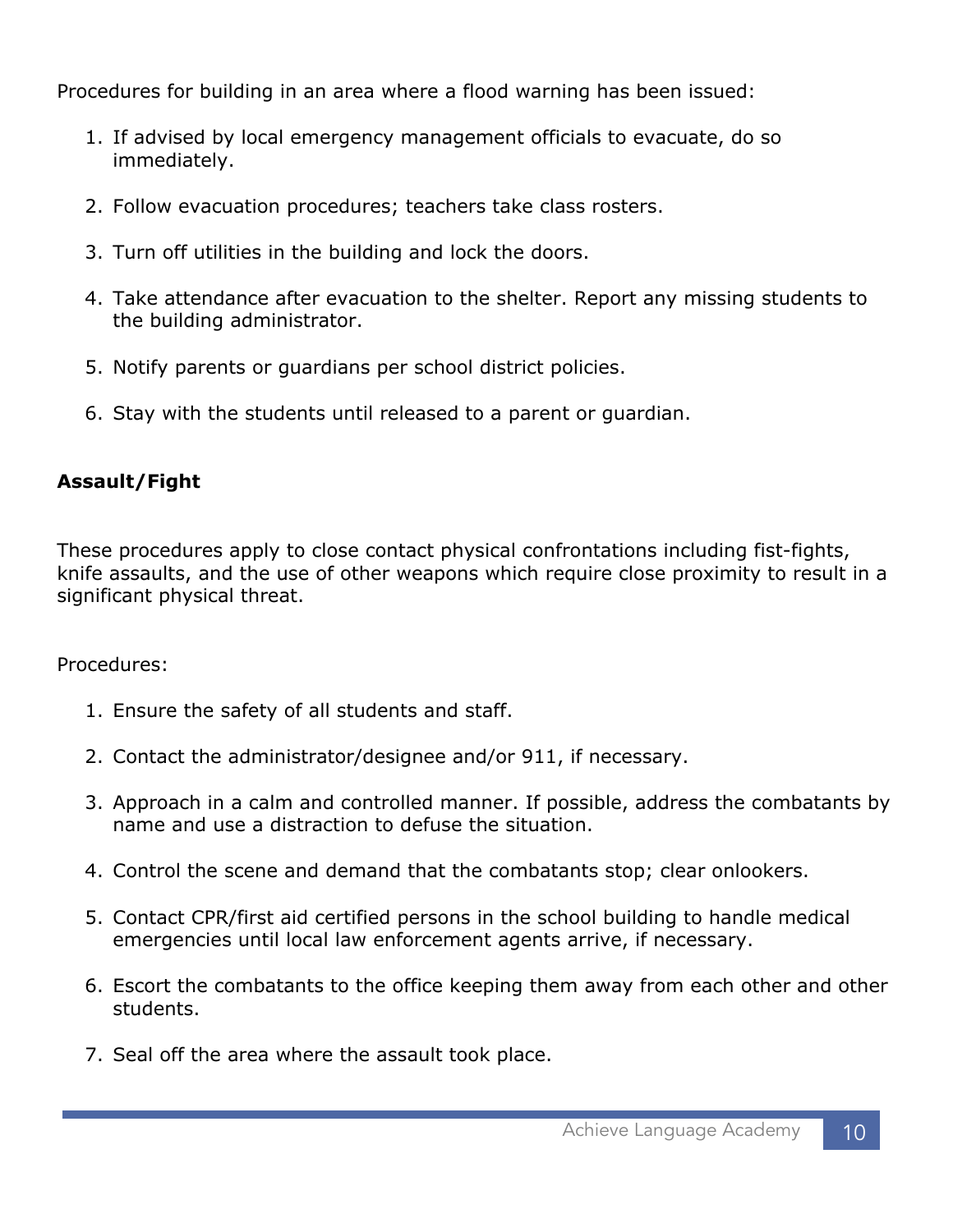- 8. Notify the building administrator. The building administrator will:
	- Notify the combatants' parent(s) or guardian(s), as appropriate.
	- Investigate by means such as obtaining statements from the combatants and witnesses; deal with the situation in accordance with school discipline and harassment and violence policies, as appropriate.
	- Notify law enforcement as appropriate, if a weapon was used, the victim has a physical injury causing substantial pain or impairment, or the assault involved sexual contact (intentional touching of anus, breast, buttocks, or genitalia of another person in a sexual manner without consent, including touching of those areas covered by clothing).
- 9. Assess counseling needs of victim(s) or witness(es). Initiate the grief-counseling plan, if necessary.
- 10. Document all activities.

# **Bomb Threat**

A bomb threat should always be considered a real and immediate danger to students and staff and requires an immediate response by the person receiving the bomb threat message. Consequently, all staff should be familiar with the bomb threat procedures established by the school district. No bomb threat will be disregarded as being a prank call.

It is important that all staff be knowledgeable in the procedures to initiate evacuation, in the notification of local law enforcement agencies and appropriate personnel, and in the steps to take before the site is cleared for reentry. All staff should be aware of the location of bomb threat procedures.

If the administrator determines it is necessary to evacuate the campus, local law enforcement agents should be consulted to determine how parents and guardians can be notified, school facilities can be protected, and crowd control can be provided, if needed.

At least one bomb threat drill should be conducted each school year. Because evacuation of the students and staff is the response used for a number of other crises in addition to bomb threats, staff members will probably not be aware they are evacuating because of a bomb threat. Therefore, it is good practice that whenever exiting the classrooms or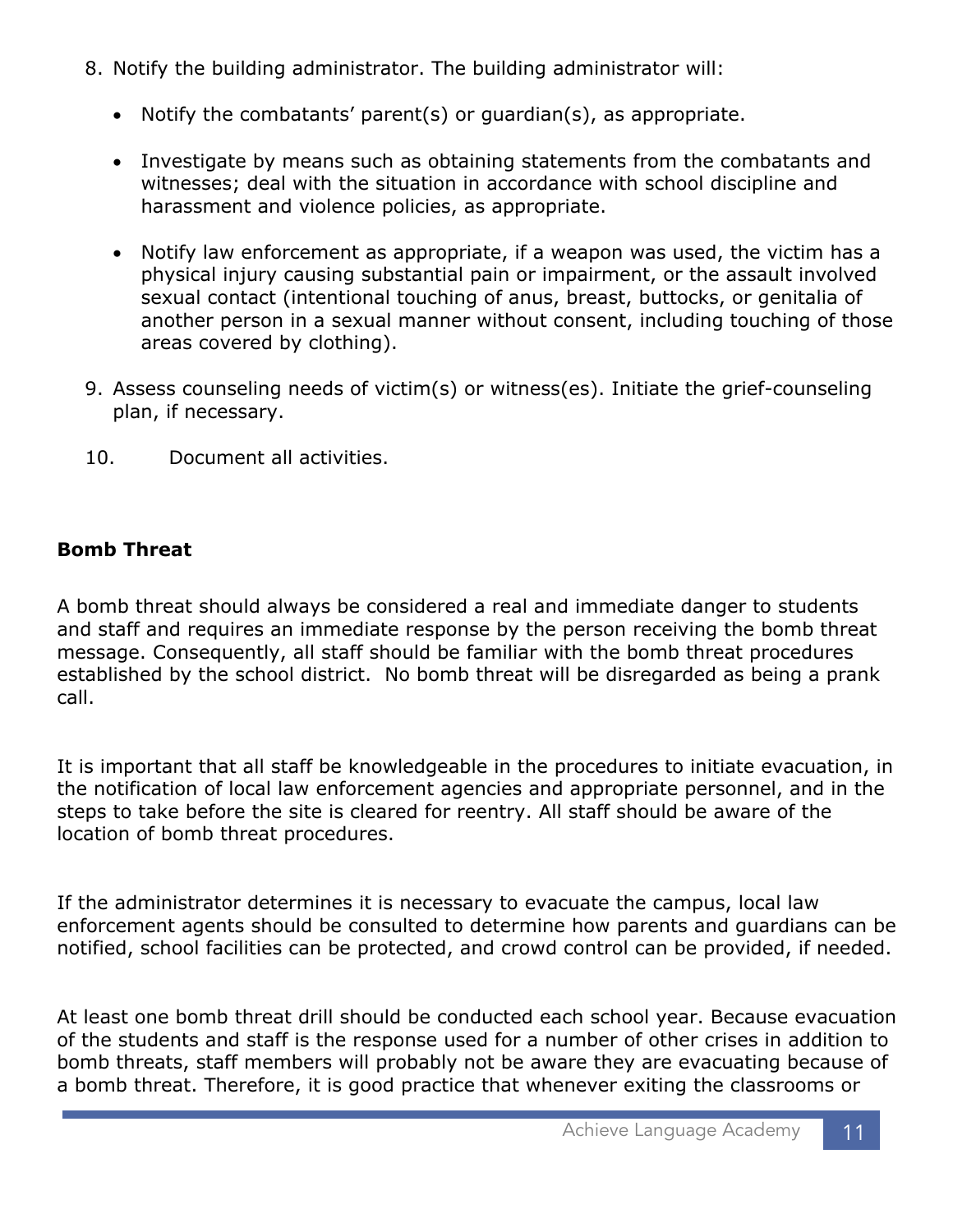work areas for any kind of drill, all personnel should quickly inspect their work area for anything unusual or out of place and be aware of any unusual or suspicious persons on the site.

Never attempt to touch, move, dismantle, or carry any object that is suspicious.

Procedures for bomb threat recipient:

If you receive a bomb threat by written message, preserve the note for the police by touching it

as little as possible and placing it in a document protector or plastic bag, if available.

If you receive a bomb threat by telephone:

- 1. Record exactly what the caller says. Activate caller ID where available.
- 2. Remain calm, be firm, keep the caller talking. Listen carefully to the caller's voice, speech patterns, and to noises in the background.
- 3. After hanging up the phone, immediately dial the callback service in your area to trace the call, if possible.
- 4. Notify the administrator.
- 5. Call 911 and report the bomb threat.
- 6. Call the administrator to report the incident and any action taken so far.
- 7. DO NOT activate the fire alarm since the noise may detonate some bombs. A public address announcement should be made to initiate building evacuation; do not mention "bomb threat."
- 8. Students and staff may be evacuated from the building and proceed to the designated safe area away from the building. Close the classroom door but leave it unlocked. Teachers take class rosters. Once evacuated, roll call should be taken. Notify the building administrator of any missing students or staff.
- 9. If the bomb threat message contained a specific time of detonation, the building will not be cleared for reentry until a significant period of time has lapsed after that time, no matter how thorough a check was conducted.
- 10. When reentry is permitted, staff should once again visually inspect their classrooms and work areas for unusual items before allowing students to enter.
- 11. Notify parents and guardians per school district policies.

# **Demonstration or Disturbance**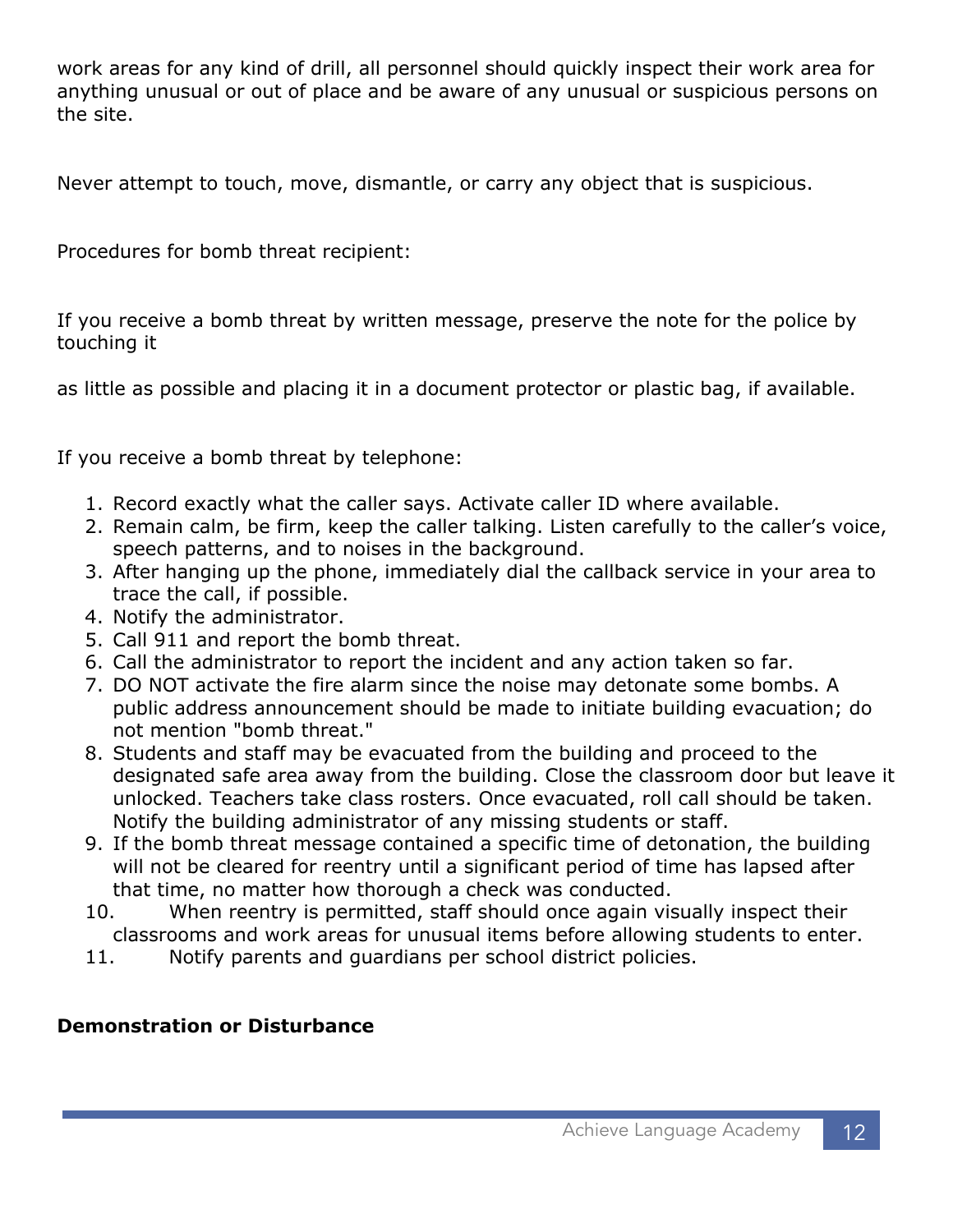These procedures are for dealing with anyone causing or participating in a demonstration or disturbance at the building: individual students, student groups, or outside individuals or groups not associated with the building.

Procedures:

- 1. Notify the administrator of the disturbance.
- 2. During the disturbance, the administrator will take corrective action, such as:
	- Ask the demonstrators to disperse.
	- Notify the superintendent.
	- Notify the local law enforcement agency, if necessary.
	- Contain the disturbance by sealing off the area, to the extent possible.
	- Secure the building, if necessary.
	- Shut off bells, if appropriate.
	- Relocate people involved in the disturbance to an isolated area, to the greatest extent possible.
- 3. During the disturbance, teachers should:
	- Keep students in classrooms and lock the door. Do not allow students out of the classroom until the building administrator gives an all-clear signal.
	- Make a list of students absent from the class.

# **Hazardous Materials**

If a major chemical accident necessitates student and staff evacuation, the fire department or other appropriate agency will be consulted and may take command and control of the situation.

Procedures for reporting chemical accidents should be posted at key locations (i.e., science labs, janitorial closets, lunchroom). School buildings must maintain Material Safety Data Sheets (M.S.D.S.) for all chemicals on campus. State law, federal law, and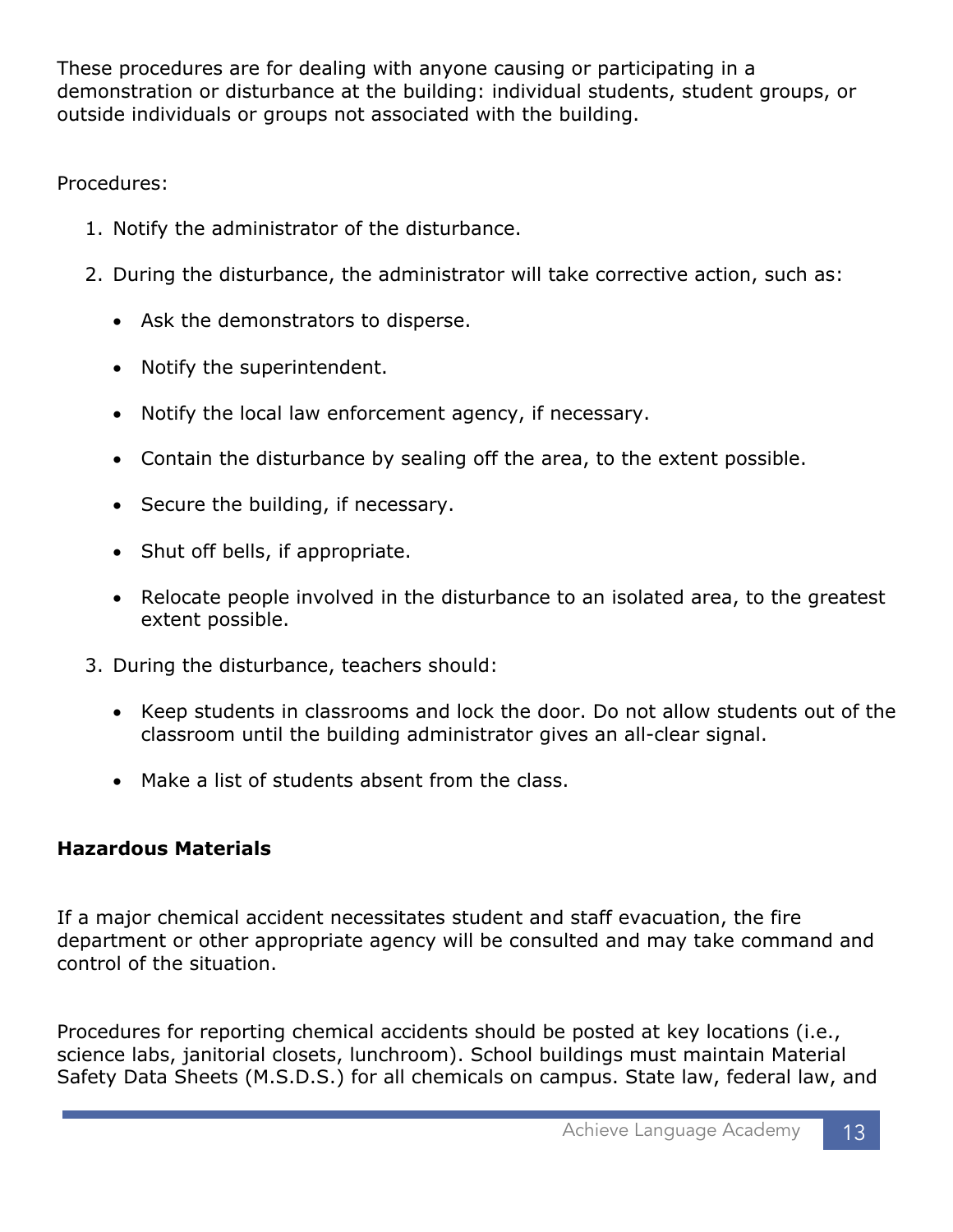OSHA require that pertinent staff are aware of where to access these sheets in the case of a chemical accident.

Procedures for on-site chemical accidents:

- 1. Determine the name of the chemical, where it is located, and whether or not it is spreading rapidly. Attempt to contain the spill or area around it. Close doors. School personnel should not attempt to clean up or remove the spill – leave that for trained personnel.
- 2. Notify the building administrator about the accident.
- 3. Relocate students and staff to safe areas, upwind of the accident. Teachers bring the class roster. Take roll call and immediately report any missing students to the building administrator.
- 4. Call 911 (the fire department will contact the local hazardous materials team).
- 5. Seek treatment for any students or staff exposed to the chemical through inhalation, skin exposure, swallowing, or eye exposure.
- 6. Designate a responsible adult or administrator to meet with fire or law enforcement agents upon arrival. Give them an update, a facility diagram and a site plan when they arrive.
- 7. Notify the administrator.

Procedures for off-site chemical Accidents:

- 1. When evacuation of the area is necessary, students and staff will be directed to a specific relocation area by local emergency management officials involved.
- 2. If students are evacuated, notify parents and guardians per school policies.
- 3. Evacuation may be made to a relocation center designated in advance by the administrator if a specific alternative assignment is not made by response agency officials.

# **Intruder/Hostage**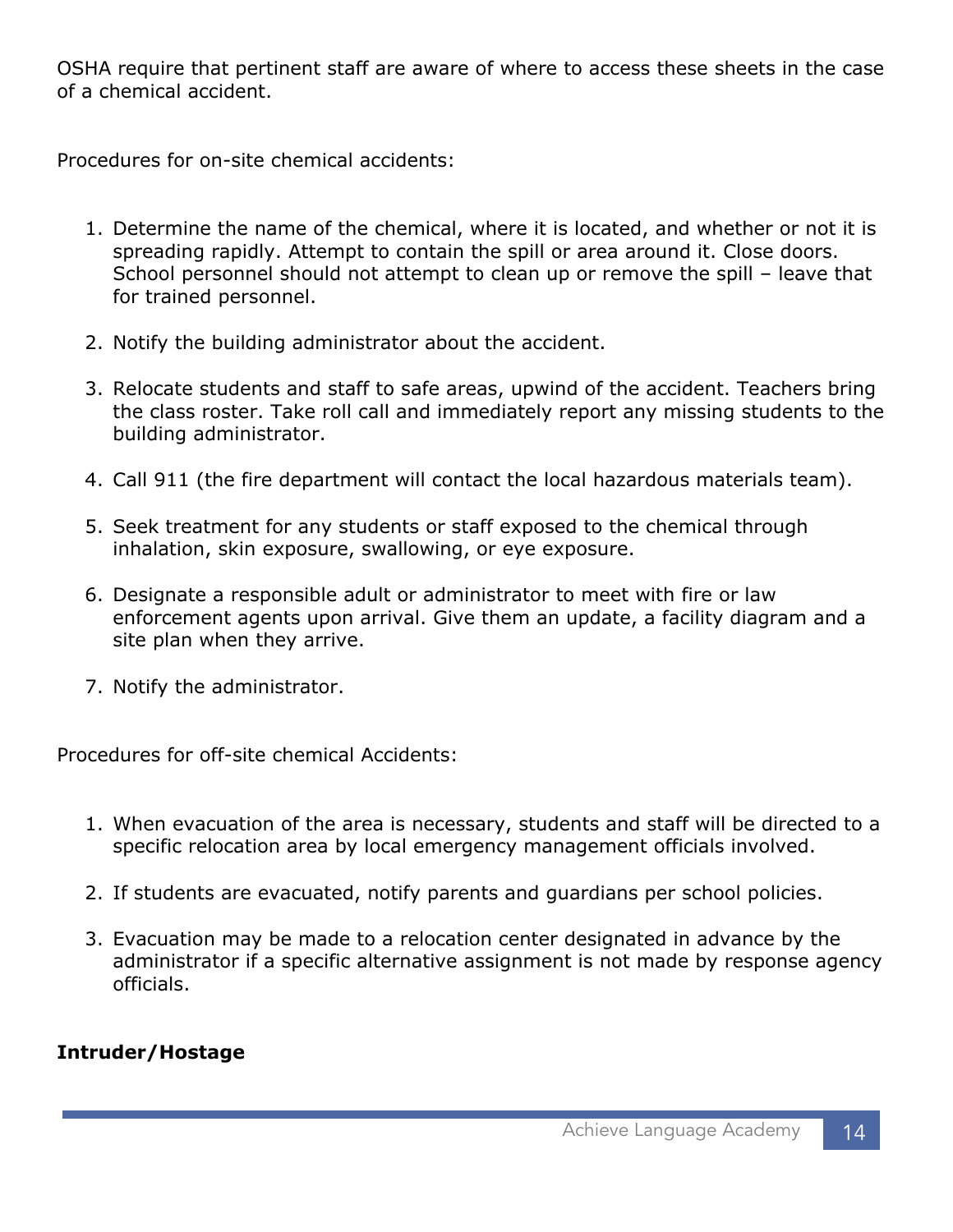Individuals who pose a possible threat could include a sniper on campus, someone who may attempt to abduct or injure a student, or any unauthorized visitor without a legitimate purpose. It may be a law enforcement agency who notifies the school of the dangerous situation, or it may be school personnel who first recognize the danger.

Procedures before the emergency:

1. Implement lock-down procedures to secure the school building, to keep students inside and keep the danger outside of the building away from students and staff. A code word should be predetermined to alert staff when the school building will be secured and lock-down procedures initiated.

Procedures for the staff member who sees an unauthorized intruder:

- 1. If possible, have another staff person accompany you when approaching an intruder that does not indicate a potential for violence.
- 2. Politely greet the intruder and identify yourself.
- 3. Ask the intruder to identify himself or herself and to state what is the purpose of his or her visit.
- 4. Inform the intruder that all visitors must register at the main office.
- 5. If the intruder's purpose is not legitimate, ask him/her to leave and accompany intruder to exit if possible, or arrange for someone else to accompany the intruder.
- 6. If the intruder refuses to leave or is a repeat offender, warn him or her of the consequences of staying on school property. Inform him or her that the police will be contacted.
- 7. If the intruder still refuses to comply, notify building administrator or police liaison and give as complete a description of the person as possible.
- 8. Walk away from the intruder if the intruder indicates a potential for violence. Do not attempt to disarm anyone with a weapon or physically restrain anyone who may be capable of inflicting bodily harm. Monitor the intruder leaving campus, if possible.
- 9. Call 911 and provide law enforcement agents with as much identifying information as possible (physical description, location in the school building, where the person is going, if the intruder is armed).

Witness to a hostage situation:

1. If the hostage taker is unaware of your presence, do not intervene.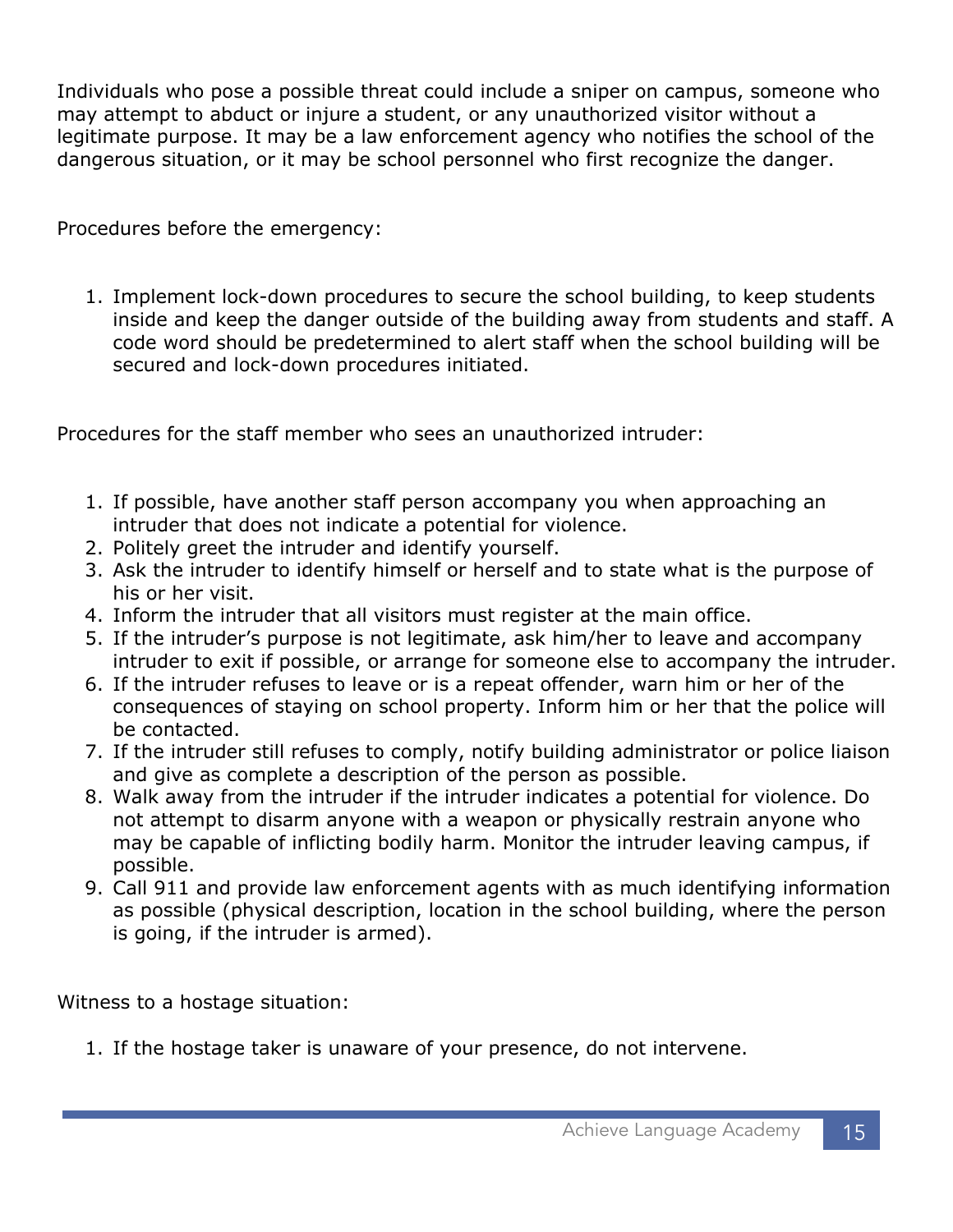- 2. Call 911 immediately, if possible. Give the dispatcher details of the situation, ask for assistance from the hostage negotiation team.
- 3. Seal off the area near hostage situation, to the extent possible.
- 4. Notify the building administrator who may elect to evacuate the rest of the building.
- 5. The police or hostage negotiation team will assume command and control of the situation when they arrive.

If taken hostage:

- 1. Follow instructions of the hostage taker.
- 2. Try not to panic. Calm students if they are present.
- 3. Treat the hostage taker as normally as possible. Be respectful. Ask permission to speak. Do not argue or make suggestions.

Procedures after the emergency:

- 1. Designate a spokesperson to handle media calls, questions, and contacts.
- 2. Prepare a news/information release, as appropriate.
- 3. Prepare a parent and guardian letter, as appropriate.
- 4. Hold an information meeting with all staff.
- 5. Initiate the grief-counseling plan, if appropriate.

# **Serious Injury/Death**

Procedures:

- 1. Call 911, but do not leave the victim unattended.
- 2. Contact a first aid provider (school nurse) or a member of the crisis response team.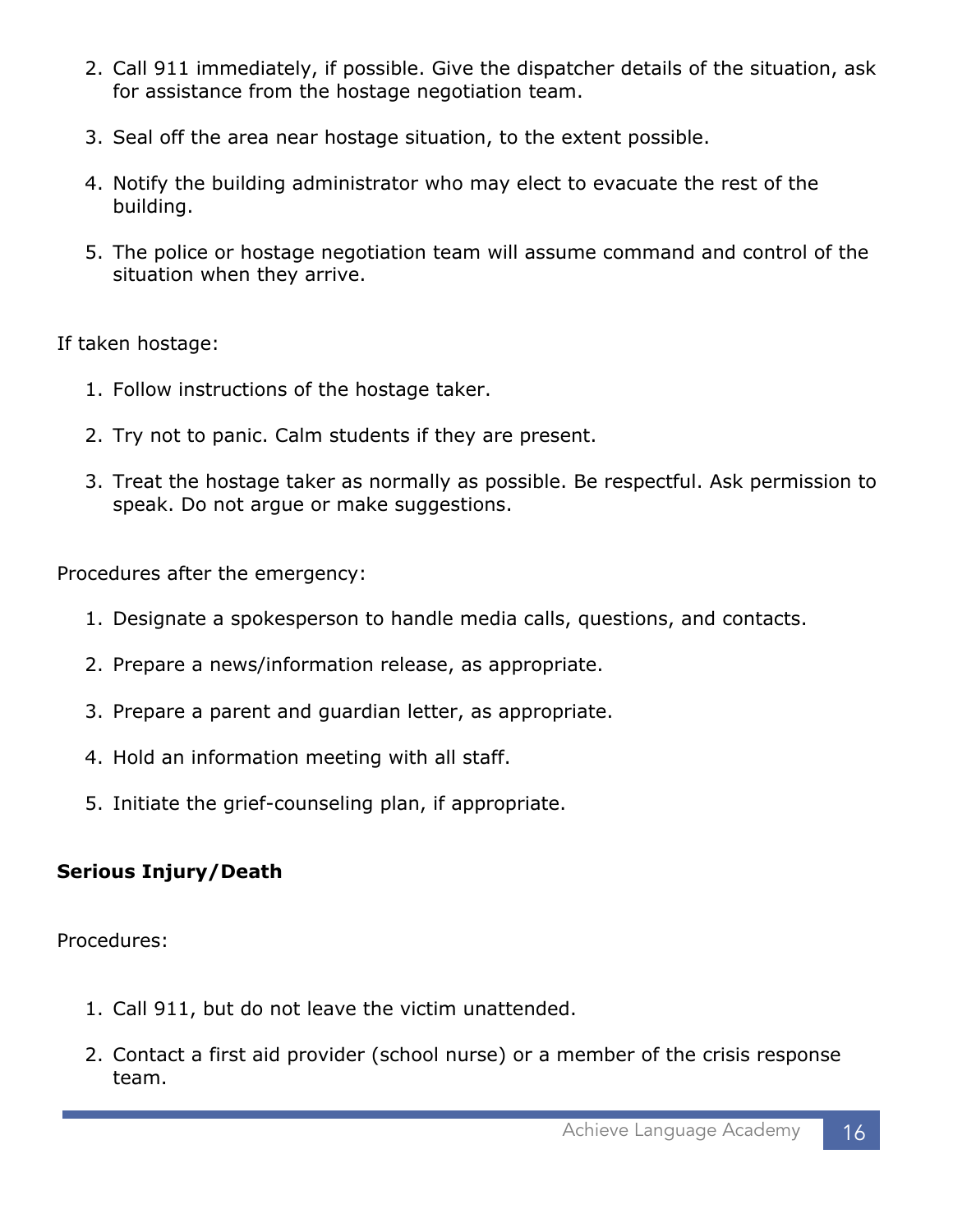- 3. Clear onlookers and isolate the victim.
- 4. Perform preliminary first aid, if trained.
- 5. Do not move the victim unless an immediate emergency situation dictates evacuation.
- 6. Notify the administrator.
- 7. Designate a staff person to accompany the injured or ill person to the hospital.
- 8. Administrative follow-up may include the following:
	- Notify parent(s) or guardian(s) of an injured or ill student or a family member of an injured or ill employee.
	- Determine method of informing staff, students, and parents, if appropriate.
	- Prepare an accident report.
	- Initiate the grief-counseling plan, if appropriate.
	- Prepare a news media release, if appropriate.

# **Shooting**

These procedures apply to snipers inside or outside of the school building or any other firearm threat that poses an immediate danger. The threat may also result from an intruder or from participants in a demonstration.

Procedures for staff and students if a person threatens with a firearm or begins shooting:

- 1. If outside, staff and students should go inside the building as soon as possible. If staff or students cannot get inside, they should make themselves as compact as possible, put something between themselves and the shooter, and not gather in groups.
- 2. If inside, staff, students and visitors should turn off the lights, lock all doors and windows, and close the curtains, if it is safe to do so.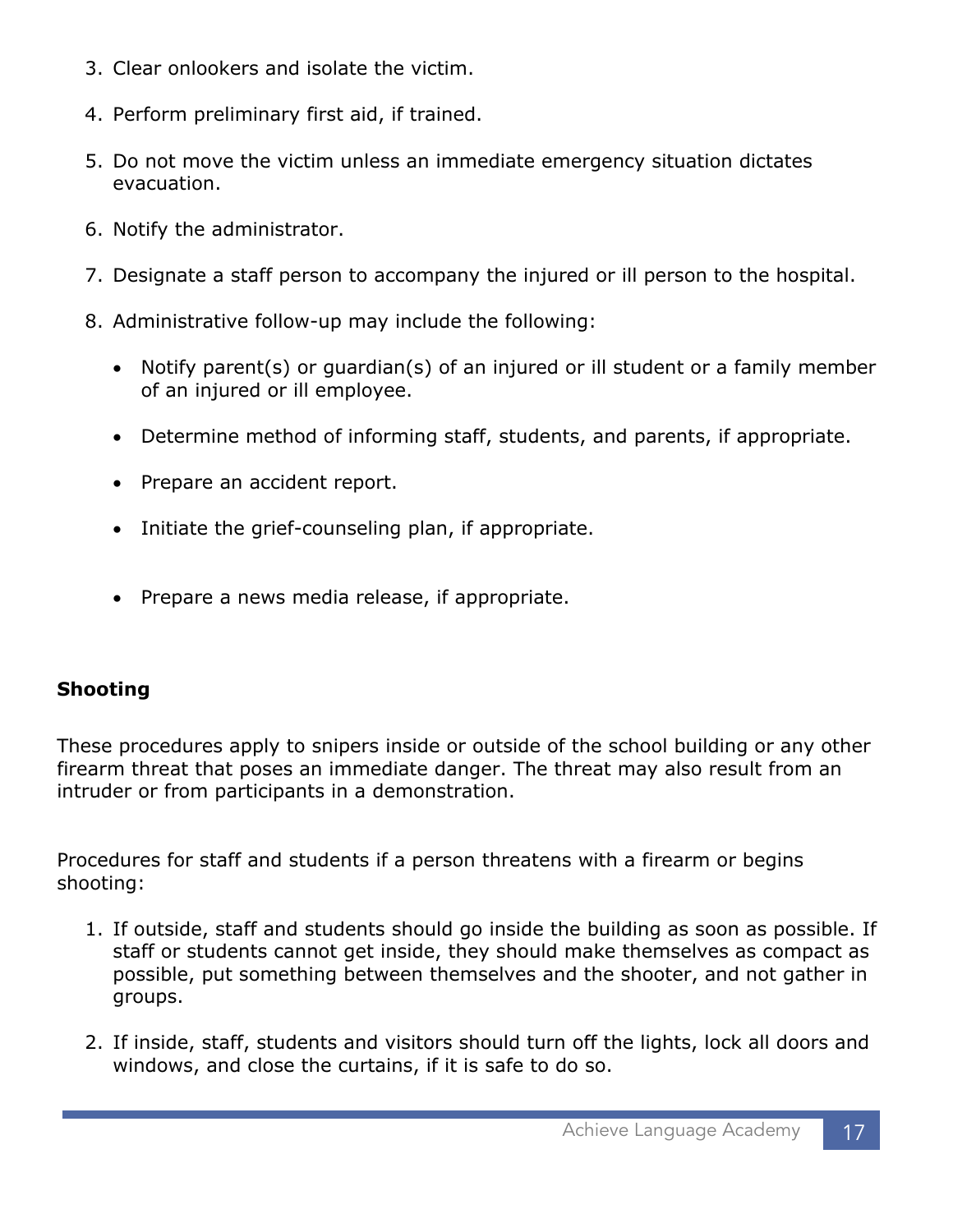- 3. Staff, students and visitors should crouch under desks without talking and remain there until an all-clear signal is given by the administrator.
- 4. If safe to do so, staff should check the halls for wandering students who are not the threat and bring them immediately into a classroom, even if they are from another classroom. When it is safe to do so, staff should notify the office if students from another class are in their room.
- 5. Take roll call and notify the building administrator of any missing students or staff, when it is safe to do so.

Procedures for the administrator or police if a person threatens with a firearm or begins shooting:

- 1. Assess the situation as to:
	- shooter's location,
	- injuries, and
	- potential for additional shooting.
- 2. Call 911 and give them as much detail as possible about the situation.
- 3. Secure the school building, if appropriate.
- 4. Assist students and staff in evacuating from immediate danger to a safe area.
- 5. Care for the injured to the extent practicable until emergency personnel arrive.
- 6. Refer media calls, contacts, and questions to the school spokesperson.
- 7. Prepare a news or information release.
- 8. Notify parents and guardians per school district policies, if appropriate.
- 9. Hold an information meeting with all staff, if appropriate.
- 10. Initiate the grief-counseling plan, if appropriate.

### **Suicide**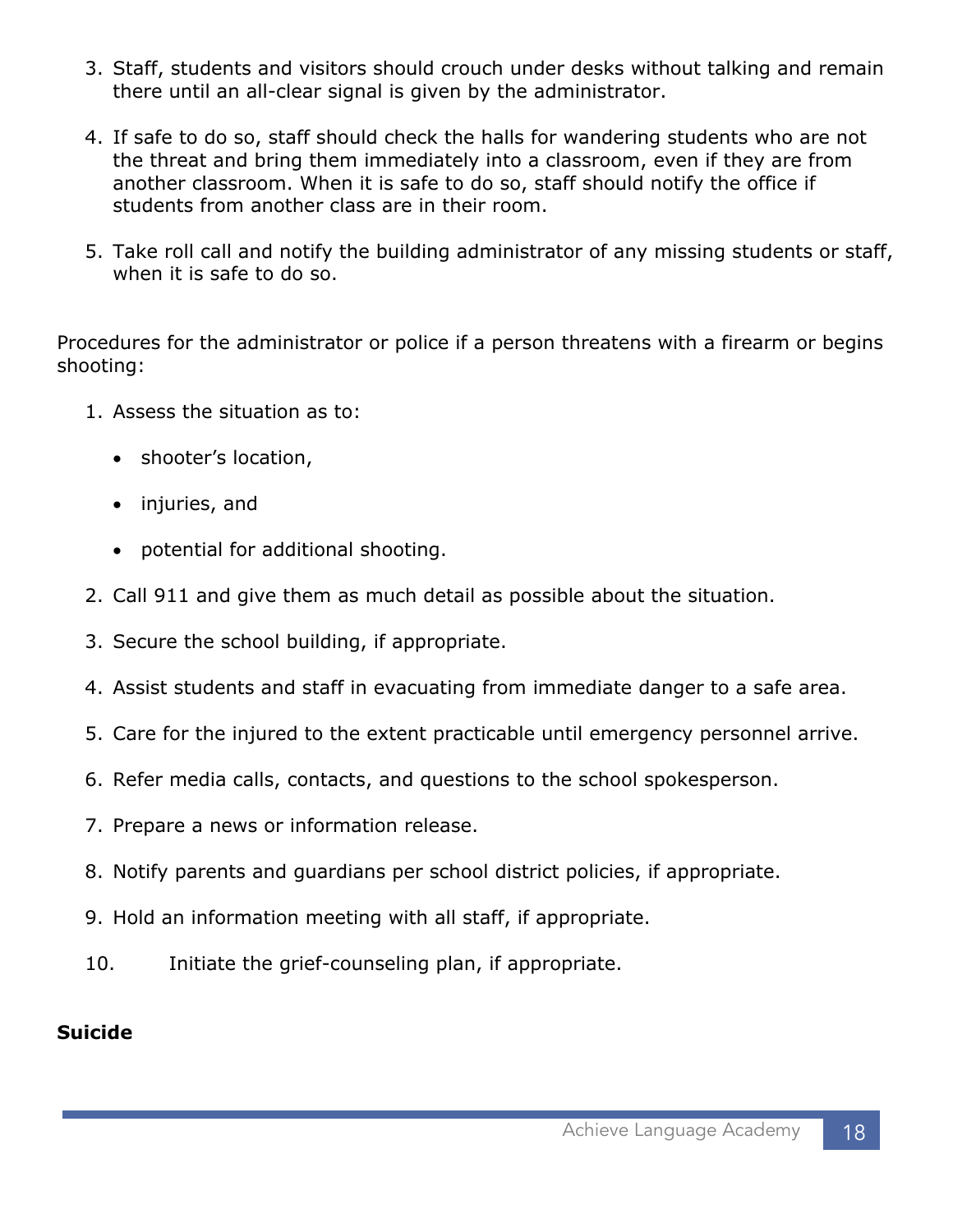Procedures for a suicide attempt:

- 1. Intervene prior to an attempted suicide, as appropriate. Try to calm the suicidal person.
- 2. Prevent others from witnessing a traumatic event, if possible. Isolate the suicidal person or victim from other persons. Remain calm and reassure students.
- 3. Call 911 if the person dies, needs medical attention, has a weapon, or needs to be restrained.
- 4. Notify the administrator, or appropriate crisis intervention or mental health hotline.
- 5. The administrator will activate the crisis response team.
- 6. Stay with the person until counselor/suicide intervention arrives. DO NOT LEAVE A SUICIDAL PERSON ALONE.
- 7. Designate a responsible adult to meet with emergency personnel upon arrival.
- 8. The administrator will notify parent(s) or guardian(s) if the suicidal person or victim is a student, or a family member if the person is a staff member.
- 9. The administrator may arrange a meeting with parents and the school psychologist or counselor to determine a course of action.
- 10. Determine method of notifying students, staff and parents, as appropriate.
- 11. Initiate the grief-counseling plan, if appropriate.

# **Terrorism (Chemical or Biological Threat)**

Upon receiving a chemical or biological threat phone call:

- 1. Listen closely to the caller's voice, speech patterns, and to noises in the background.
- 2. After hanging up the phone, immediately dial the callback service in your area to trace the call, if possible.
- 3. Notify the administrator who is responsible for notifying the local law enforcement agency.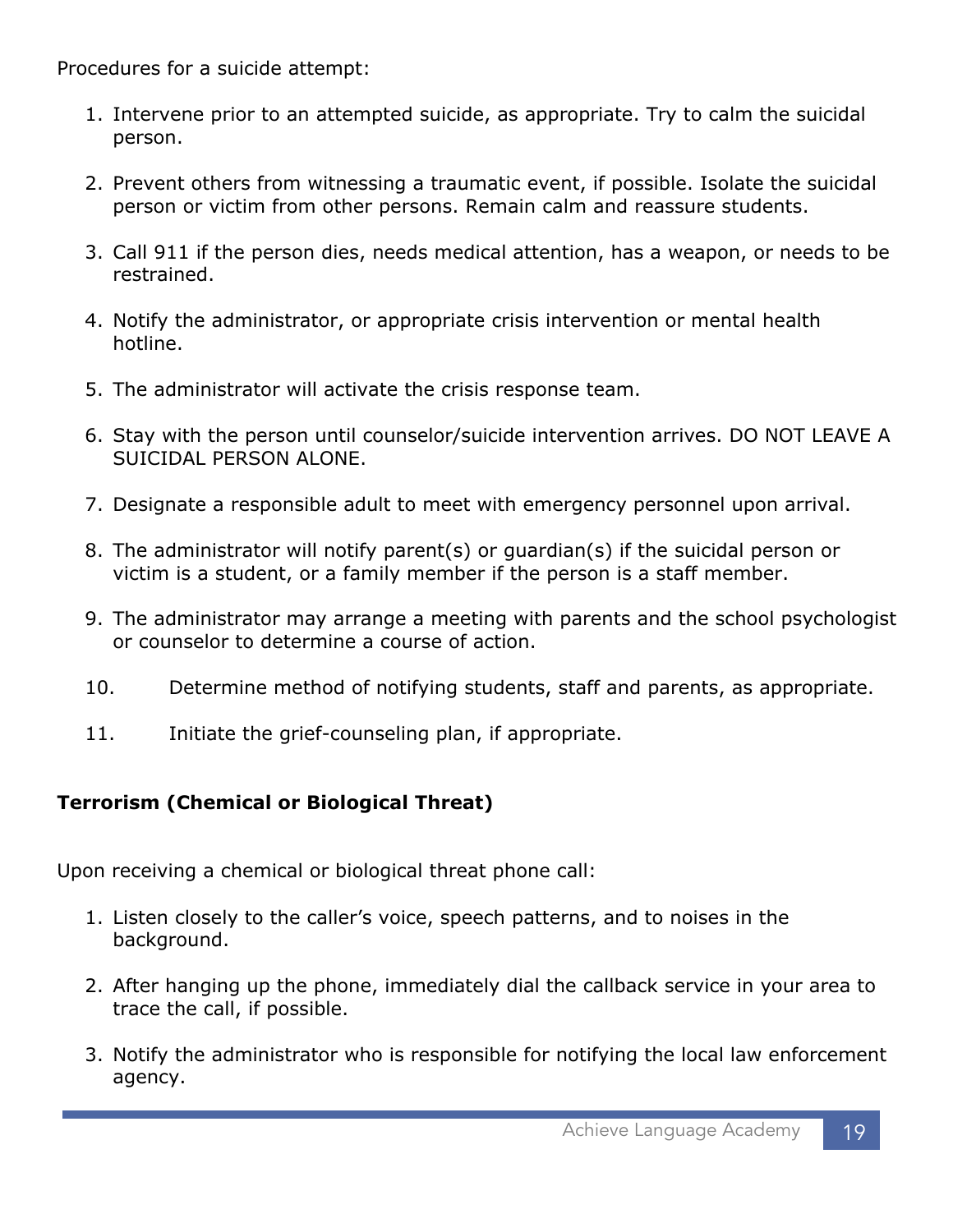- 4. The administrator may order an evacuation of all persons inside the school building(s), or other actions, per school policies.
- 5. If evacuation occurs, teachers should take the class roster

Upon receiving a chemical or biological threat letter:

- 1. Minimize the number of people who come into contact with the letter by immediately limiting access to the area in which the letter was discovered.
- 2. Seal the letter in a zip-lock bag or another envelope.
- 3. Call 911 first, then the Minnesota Duty Officer at 1-800-422-0798.
- 4. Separate "involved" people from the rest of the students and staff for investigation. Involved people are those who had direct contact with the letter or were in the immediate area when the letter was opened.
- 5. Remove "uninvolved" people from the immediate area. Uninvolved people had no contact with the letter and were not in the immediate area when the letter was opened.
- 6. Ask "involved" people to remain calm until emergency response officials arrive.
- 7. Ask "involved" people to minimize their contact with the letter and the surrounding area; the area should now be considered a crime scene.
- 8. Get advice of emergency response officials regarding decontamination and change of clothing for persons who opened or handled the letter without gloves.

Evacuation Procedures:

- 1. The administrator should notify staff and students of evacuation.
- 2. Lead students calmly to the nearest designated safe area away from the school building.
- 3. Teachers take roll call after the evacuation. Immediately report any missing students to the administrator.
- 4. Students and staff who were "involved" in receiving the threat (by telephone or letter) will be evacuated as a group, separate from "uninvolved" students and staff.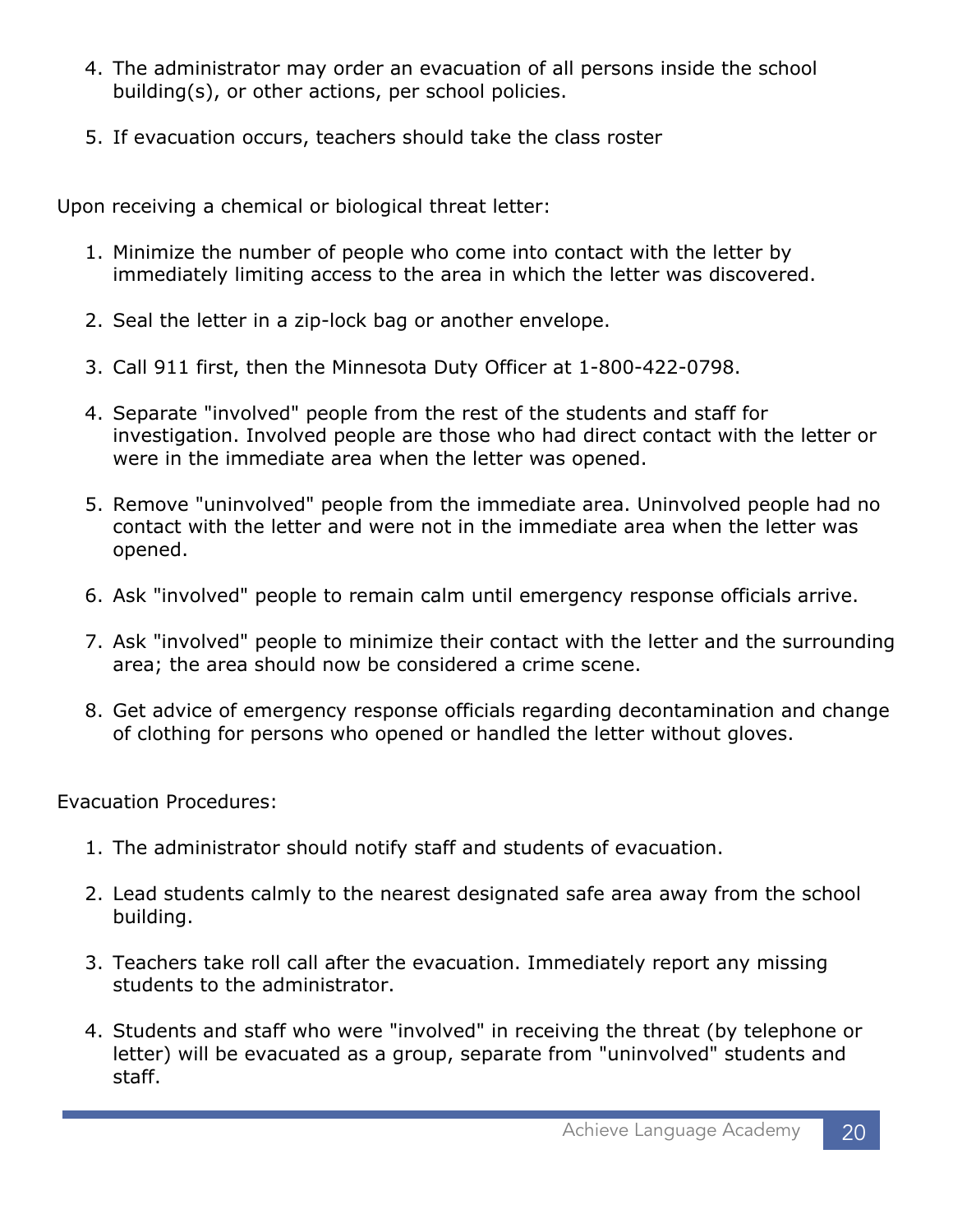- 5. The administrator will announce the termination of the emergency after consulting with emergency response officials.
- 6. Notify parents and guardians per school policies.
- 7. Notify the media per school policies, if appropriate.

### **Weapons**

If a student or staff member is aware of a weapon brought to school:

- 1. Immediately notify the administrator, teacher, or police.
- 2. Tell them the name of the person suspected of bringing the weapon, where the weapon is located, if the suspect has threatened anyone, or any other details that may prevent the suspect from hurting someone or himself or herself.
- 3. If a teacher suspects that a weapon is in the classroom, he or she should confidentially notify a neighboring teacher or the administrator. Do not leave the classroom.

Procedures for the administrator if a weapon is suspected:

- 1. Call the local law enforcement agency if a weapon is reasonably suspected to be in the building or on school grounds.
- 2. Isolate the suspect from the weapon, if possible. If the suspect threatens with the weapon, do not try to disarm the suspect. Back away with arms up. Stay calm.
- 3. Ask another staff member to join in questioning the suspected student or staff member.
- 4. Accompany the suspect to a private office and wait for local law enforcement agents.
- 5. Inform the suspect of his or her rights before you conduct a search of their property, if appropriate.
- 6. Document the incident and report it, if appropriate. (Minn. Stat. § 121A.06 Reports of dangerous weapon incidents in school zones.)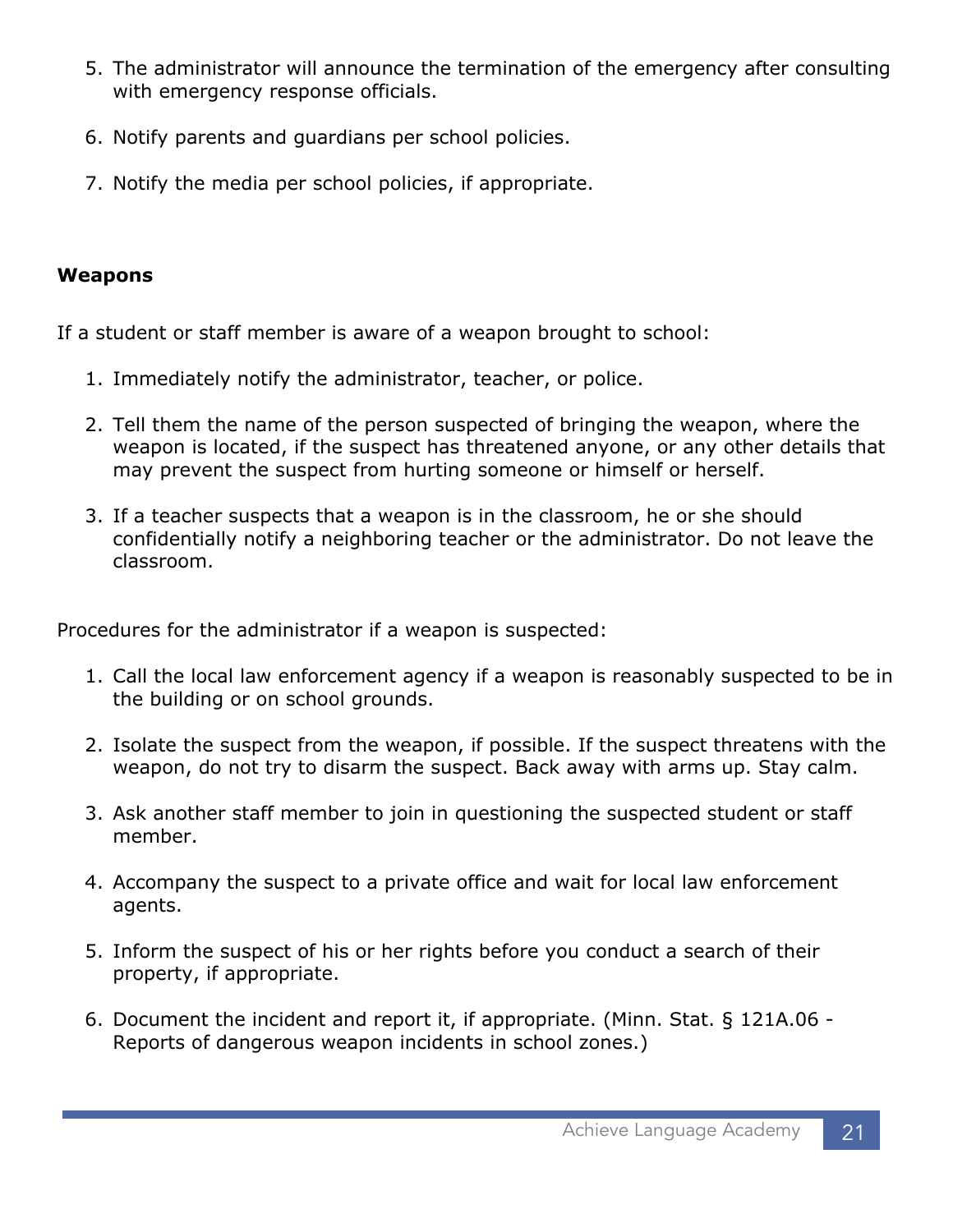7. Notify parents or guardians if the suspect is a student and explain to them why a search was conducted and the results of the search.

### **Psychological Factors**

[Note: This guide was prepared under a grant from the Federal Emergency Management Administration to assist teachers to help children recover from the Loma Prieta earthquake of 1989. It is reprinted with permission from the Maine School Emergency Planning Guide.]

This guide is meant as a resource to assist teachers in helping children to recover from the effects of a disaster. The ideas presented will help in coping with general disasters, as well as with crises that occur in the lives of individual children.

It is not the intent of the ACHIEVE's Crisis Management Policy to "train" staff members to be mental health professionals, nor to expect them to function as such. The intent is to make available all information that pertains to preparing and coping with the effects of disasters, minor or catastrophic. Therefore, the psychological factors involved in disaster situations should be understood by all staff members.

For purposes of maintaining preparedness in disasters, especially disasters that could involve mass injuries, it is necessary to consider both psychological and social needs, those emotional and community-related factors that affect the victim or family and significant others, or that influence the staff in the performance of their duties. The emotional component is characterized by:

- 1. the individual's reaction to a casualty situation, whether or not a personal injury has been sustained;
- 2. the reaction of the family and significant others to the situation and to the victim's injury or, possibly death;
- 3. the reaction of the staff to the situation, both as participants personally impacted by the situation and as school district employees providing a disaster service; and
- 4. the reactions and behavior of the community.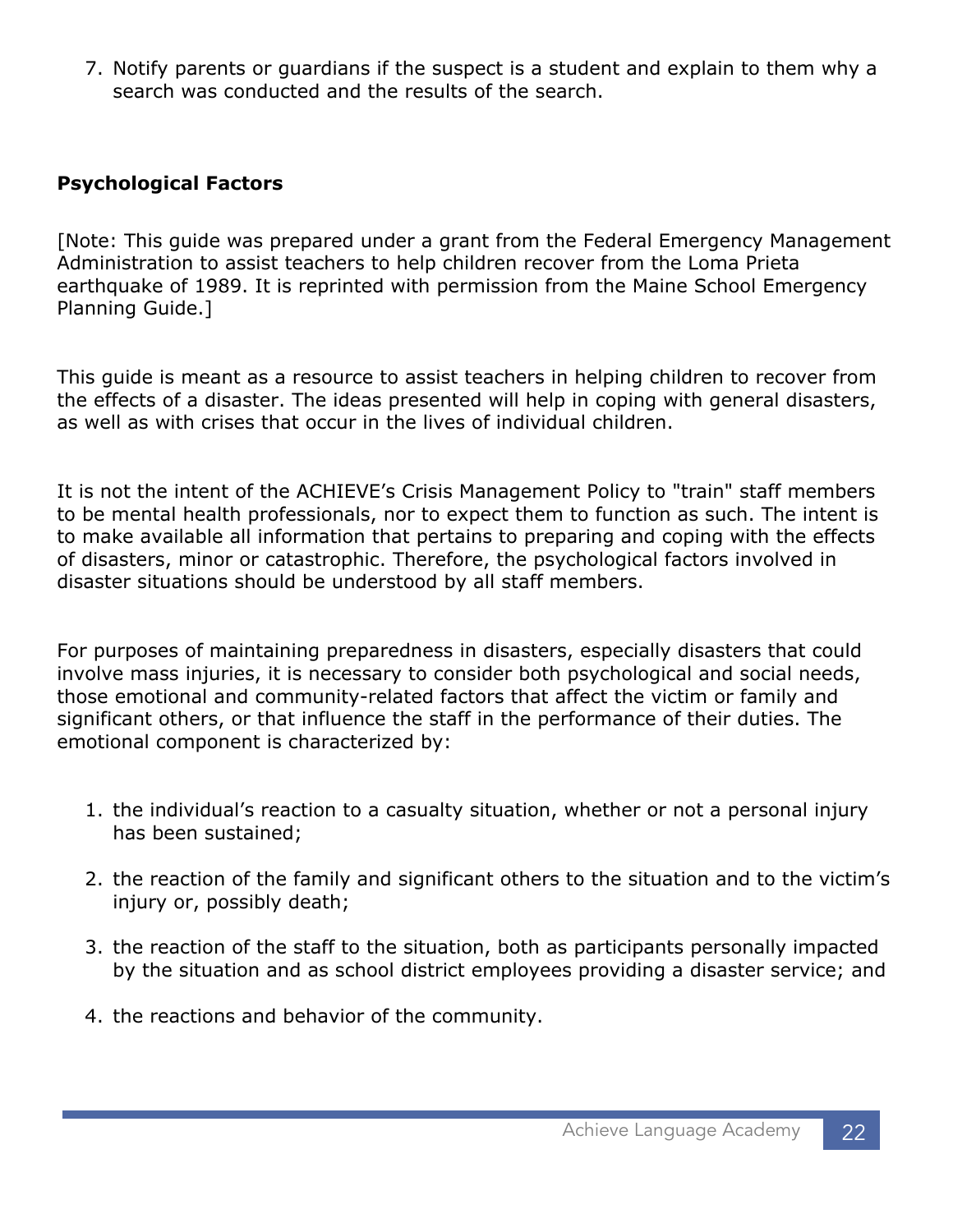The social component can be seen as the response of community agencies and services in providing necessary resources and in meeting responsibilities to those injured or impacted, as well as the material resources of the victim and family.

# **Victims**

Victims undergo what might be called a "disaster syndrome," which consists of four phases of emotional and mood reactions. Individuals differ in the time spent in each phase and in the intensity of reaction, but the general sequence is as follows:

Shock Phase: Immediate, lasting a few minutes to a few hours; behavior is dazed, stunned, apathetic, disorganized, does not respond to direction.

Suggestibility Phase: May last several days; shows unselfish regard for the welfare of others, willing to follow instructions, grateful, guilt due to survival, suggestible.

Euphoric Phase: May last several weeks; behavior includes identifying with others in the same situations, feeling of brotherhood, enthusiastic participation in group activities.

Depressive Phase: (personal frustration) – Hopefully fades as life returns to regular pattern; behavior is critical, complaint oriented, awareness of and annoyance with losses.

These phases are all normal behavioral responses. Experiencing a disaster is a crisis and as such is made more severe by the added factors of death, injury, family problems, job difficulties, illness, loss of personal belongings, and the disturbance of regular routine. After the initial numbness and absence of panic wears off (usually one to two hours), the following behaviors set in:

Fearful, crying, horror at sights of destruction/devastation/sounds; talks about it to everyone who will listen; watches all TV coverage; reads everything on the events; usually lasts several days.

Returns to work and usual routine when possible; less apt to want to discuss disaster; avoids media; feels anxious, irritable, insomnia, depressed, guilt of surviving, angry (both direct and displaced); usually lasts several weeks.